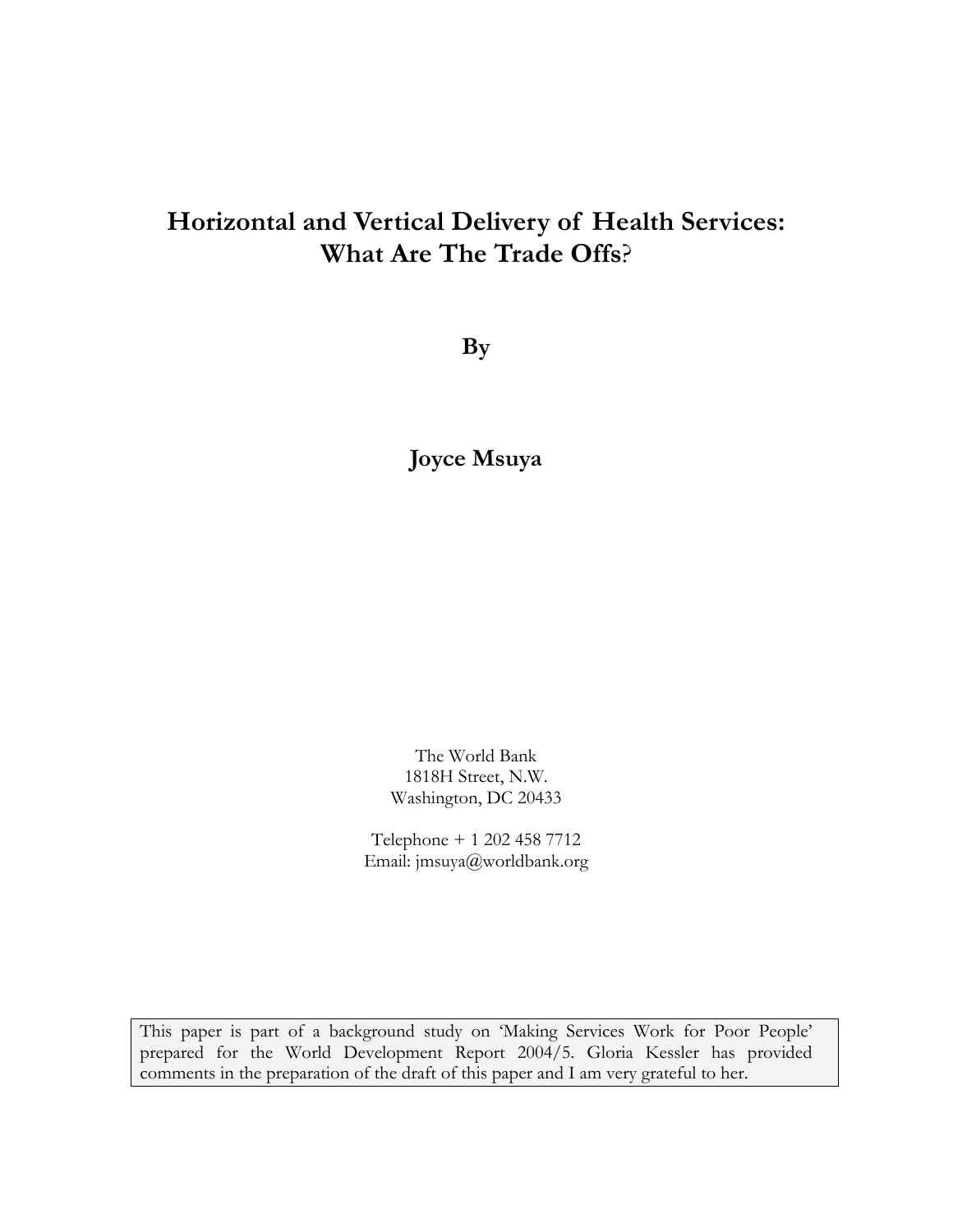#### **1. Background**

#### **Horizontal and Vertical Programs:**

 Health services (curative and preventive) can be provided using two modes of delivery: horizontal and vertical. By horizontal delivery, services are delivered through public financed health systems and are commonly referred as comprehensive primary care (WHO 1978). Vertical delivery of health services implies a selective targeting of specific interventions not fully integrated in health systems (Banerji 1984; Rifkin and Walt 1986). Horizontal programs are the oldest of the two modes of delivery – they were derived from Primary Health Care (PHC), originated as part of the WHO/UNICEF declaration in Alma Ata in 1978 (WHO 1978).

In the 80s, the concepts behind the design of PHC systems in most countries focused on the health crisis that a country faced at a particular time. With emergence of communicable diseases such as drug-resistant Tuberculosis (TB), Ebola, drug-resistant Malaria, HIV/AIDS, challenges facing most health systems in developing countries have been paramount. Selectivity and prioritization of interventions, particularly in resourcelimited settings are important issues for consideration for health planners. As most of the diseases are global public goods, selectivity is done at the country and global levels – with the latter increasingly packaged in international initiatives with specific goals – such as "Health for All by 2000", and "Millennium Development Goals".

Country-specific health crises were prioritized in PHC systems, but cost and efficiency in delivering health services drove the nature of the PHC design (WHO 1978). Efficiency and effectiveness of delivering health services are important contributors to the attainment of international health goals at all levels. In most settings, this implies the ability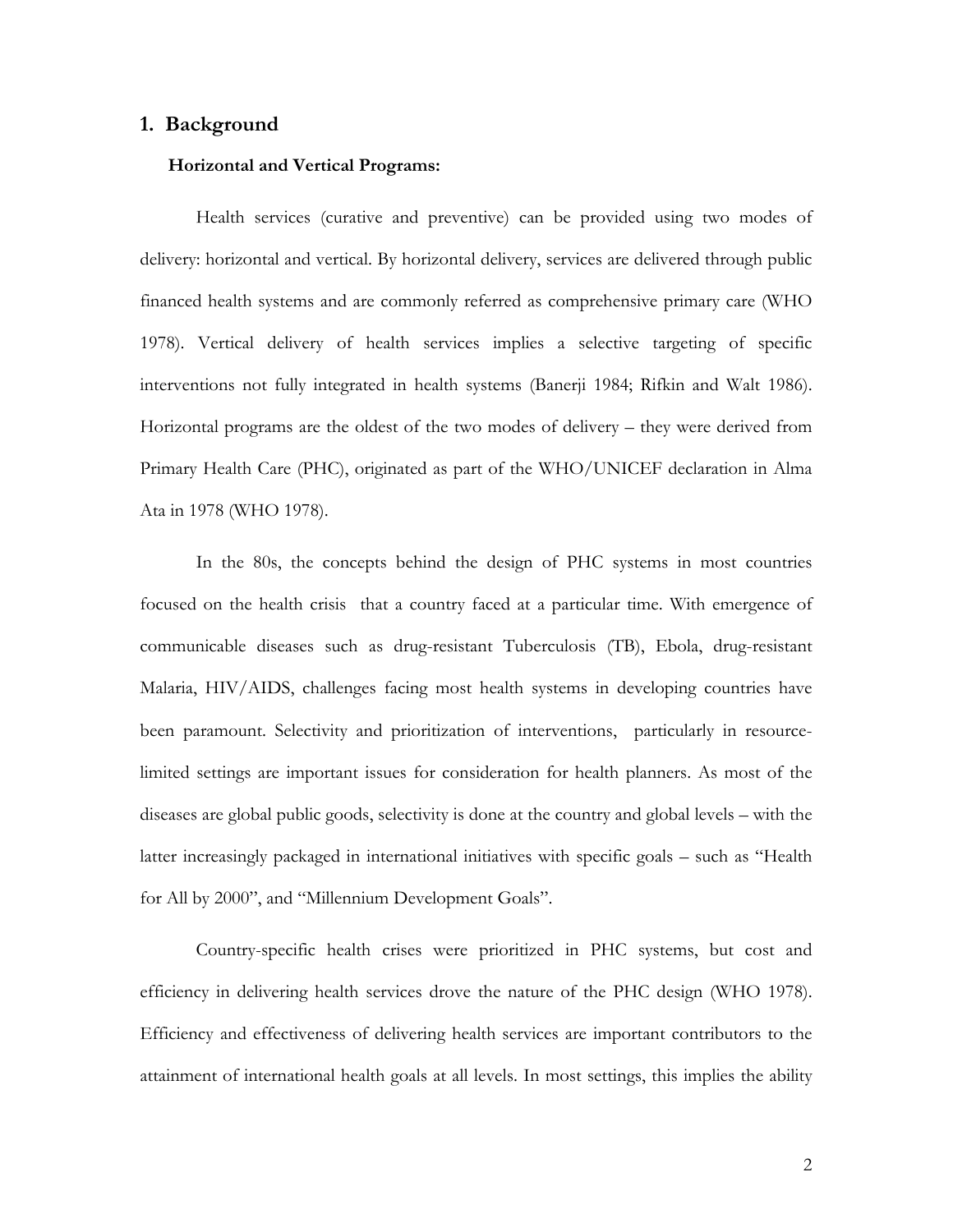to identify and to reach poor people. In addition, this requires a multi-sectoral approach in delivering health services. At the launch of the World Health Organization initiative of 'Health for All by 2000', the strategy to attain the set goals was a comprehensive primary health care based on a horizontal mode of delivery of basic services (WHO 1978). A few years of implementation of the initiative proved to be too difficult to attain the set goals (Banerji, 1984). Failure to control malaria in India during the early 80s is one example. This recognition led to a change in the strategy of delivery of services from horizontal to vertical programs.

The past few years have seen increased advocacy for vertical programs for a number of reasons. For donors and political establishments, vertical programs are attractive because they show quick results and they are easier to manage than horizontal programs. However, most policy makers in developing countries see vertical programs diverting human and financial resources from already resource-constrained health systems (Schreuder and Kostermans, 2001). One example can be found in vertical programs undertaken as part of "National Immunization Days NIDs" which are supplemental to horizontal programs that include routine vaccination services. A study of immunization services in Southern Africa which focused on poliomyelitis eradication programs, showed that polio programs divert resources and attention from comprehensive Primary Health Care (PHC) Services . On the other hand, the study showed that NIDs are cost-effective and show good results – with respect to immunization coverage. Some argue that NIDs do promote PHC services but evidence supporting this argument is very weak. Questions remain on the long-term sustainability of vertical programs in terms of outcomes and resources.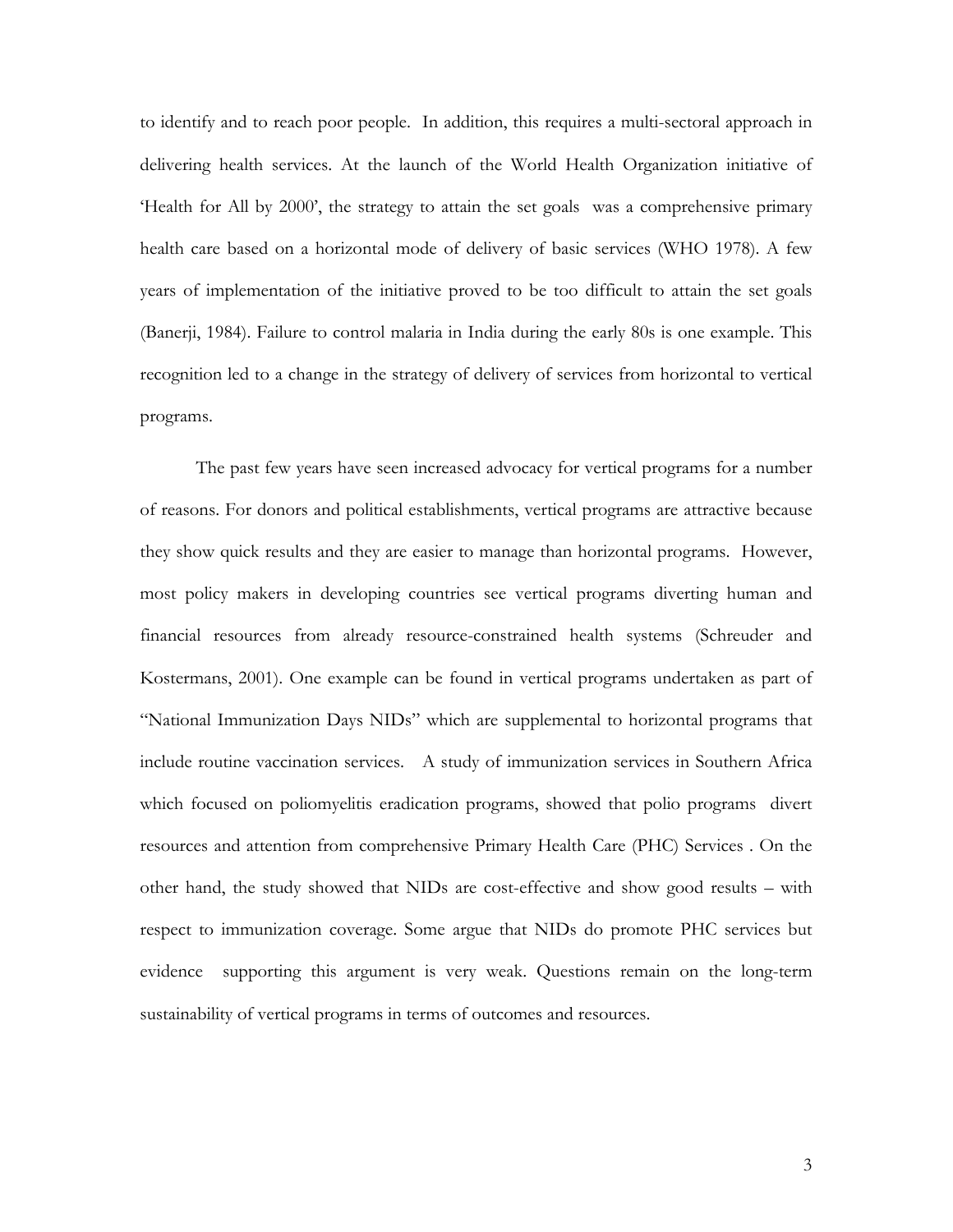Various factors influence the choice of mode of delivery of health services. For example, public officials in developing countries would consider factors such as geographical demands of health services, poverty numbers and distribution, limited resources (human and financial) and sometimes long term sustainability of programs and political dynamics in a country in making a decision on the mode of delivery of services. The incentives driving donors and Non-Governmental Organizations to provide services are quite different. Factors influencing the decisions made by donors on financing of programs include: the need for quick results to attract political support from their constituents for additional funding in the future or strategic importance of the recipients at that particular moment. In making such choices, as a public official or as a donor, there are trade offs. The question becomes what are the trade-offs in selecting horizontal or vertical programs.

This paper will look at case studies and from them summarize the trade offs between the horizontal and vertical delivery of services. Review of the literature is the basis of the content of this paper. The four case studies are:

- (i) Direct Observed Treatment Strategy (DOTS) for Tuberculosis (TB)
- (ii) Immunization programs routine and National Immunization Days (NIDs)/Polio eradication programs
- (iii) Onchocerciasis Control Program (OCP)
- (iv) African Programme for Onchocerciasis (APOC).

Although not a focus of the review, the paper will briefly look at the evolution of the mode of delivery in the Onchocerciasis program – from vertical (OCP) to horizontal (APOC) delivery of services. Experiences from the case studies can help us understand what lessons can be learned and applied to the delivery of Anti-Retroviral Therapy (ART) in resource-limited settings.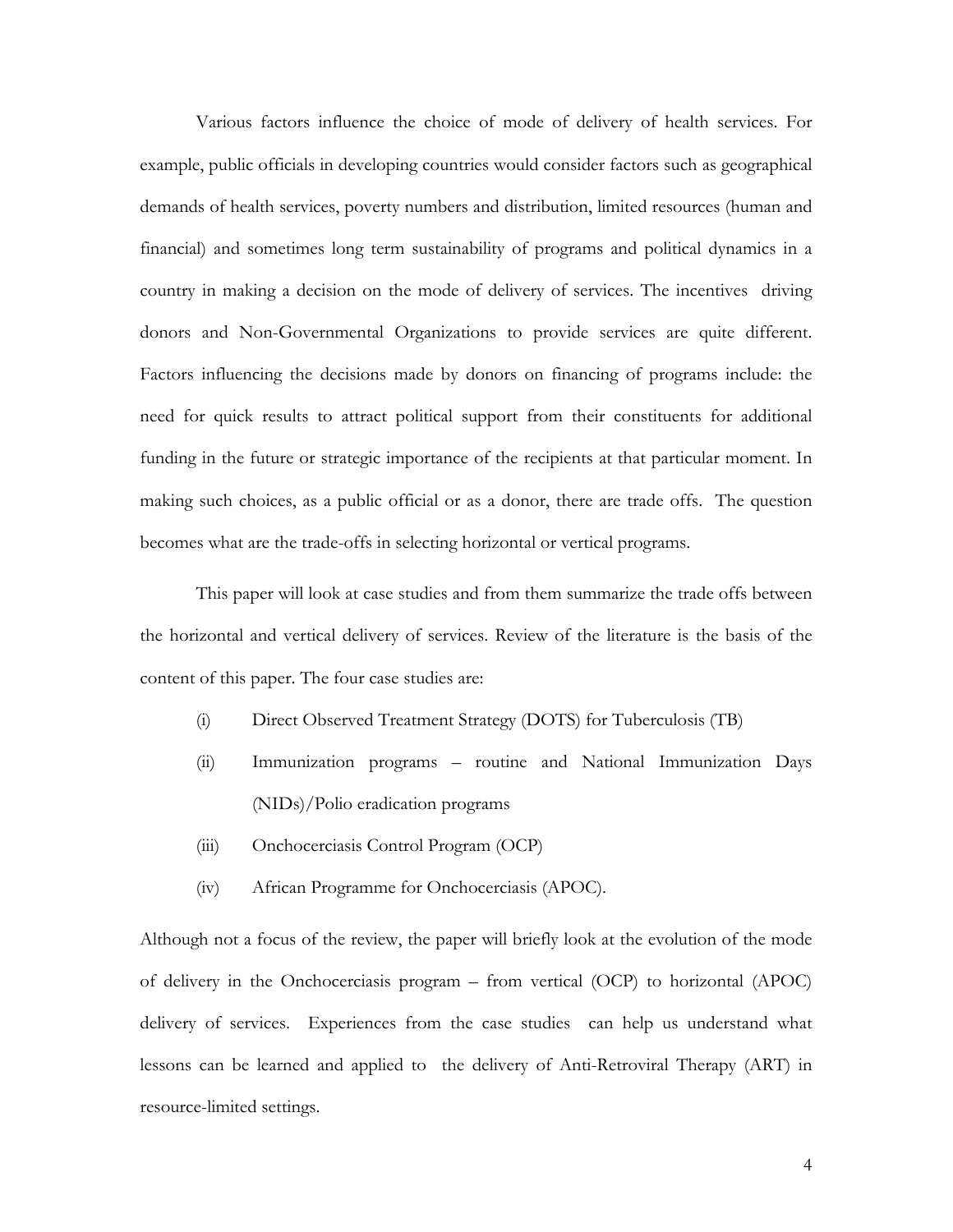# **2. Strategies**

#### **Section I - Vertical Programs:**

#### **a) Direct Observed Treatment Strategy (DOTS)**

 In 1991, the World Health Assembly launched a strategy to control TB called Direct Observed Treatment Strategy (DOTS) (WHO 2001). The adoption of DOTS as the primary strategy to control TB followed a comprehensive reassessment of TB control efforts across the world. Years of global neglect of TB and increased HIV/AIDS prevalence led to poorly managed TB control programs and an increase in the incidence of TB. WHO estimates about 8.4 million people develop active TB every year and deaths from TB average 2 million people globally (WHO 2002b). Ninety five percent of global TB cases and 99% of deaths from TB are in developing countries. Data from India indicate every year more than 300 000 children leave school to attend to their TB-infected parents and more than 100 00 (NOTE: Is this really 10,000 or is it 100,000?) are socially isolated because of TB (WHOb 2000). The attainment of Millennium Development Goals in most developing countries will depend on the ability of governments to control diseases such as TB. How effective has DOTS - as a strategy - been in controlling TB?

Success of DOTS at the country level is judged on five elements  $-$  (i) political commitment (ii) accurate case detection based on *sputum* microscopy of people with prolonged cough (iii) standardized short course chemotherapy under directly observed treatment (iv) regular anti-TB drug supply and (v) an effective recording and reporting system. DOTS as a strategy forms the basis of the third element above. The element of DOTS which involves "direct" observation in service delivery has been used in other programs such as BRAC (formerly known as Bangladesh Rural Advancement Committee) family planning projects in Bangladesh. Door-to-door delivery of contraception and training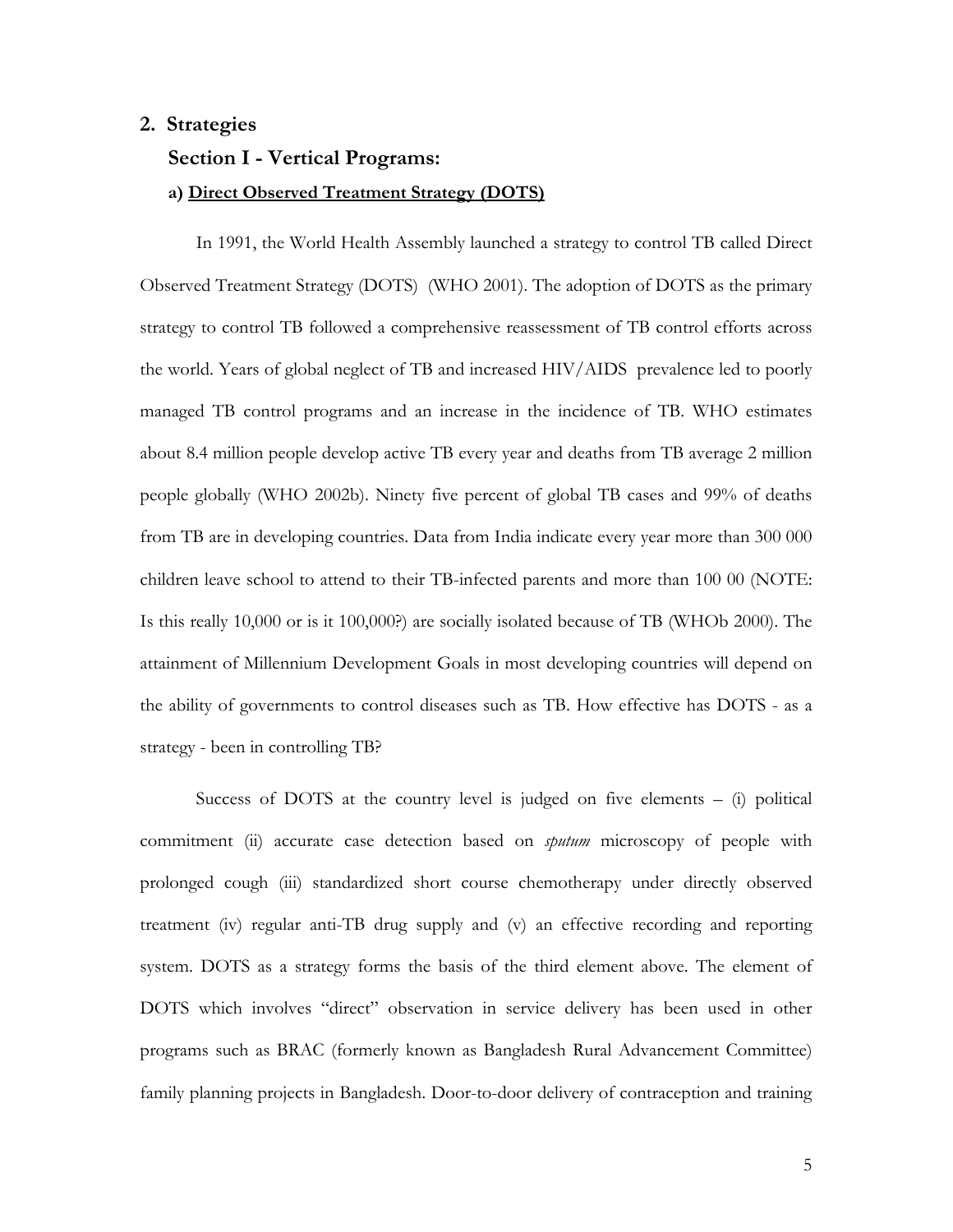offered by women trained by BRAC has increased contraceptive consumption in Bangladesh by 50% in the last decade (BRAC 2002). Although no one doubts the success of the approach behind DOTS, questions remain on sustainability (Note: Sustainability in what sense? You might consider using "the relative importance" in place of "sustainability") of such programs – in particular, in areas with limited resources and are HIV/AIDS prevalent. A major challenge is to adequately address the lack of capacity to scale up DOTS activities in areas where the magnitude and scale of the challenge is enormous. Twenty three percent of all smear-positive cases detected in 1999 tested positive using DOTS tests – representing a significant improvement compared to 1995 when the proportion was 11%. Significant scaling up is still required to meet the challenge. A study by WHO has identified the major constraint to the success of DOTS to be weak political commitment (WHO 1998). Other constrains are: limited financial and human resources, deficiencies in organizational structures, problems in drug supply and lack of public awareness of the benefits of the program.

However, DOTS as a strategy or program is easier to manage than integrated programs and when managed properly results can be impressive. A well-managed DOTS program can reduce the number of TB infections per patient by about 73% (Borgdorff 2002).

#### **b) National Immunization Days (NIDs)/Polio**

 Polio eradications goals set by the global community in 1988 began immunization campaigns that are now referred as National Immunization Days (NIDs). According to WHO, NIDs have been undertaken in every polio-endemic country – with an estimated 470 million children immunized every year (Hull and Aylward 2000). Establishment of NIDs followed the success of Pan-American Health Organization (PAHO) and Rotary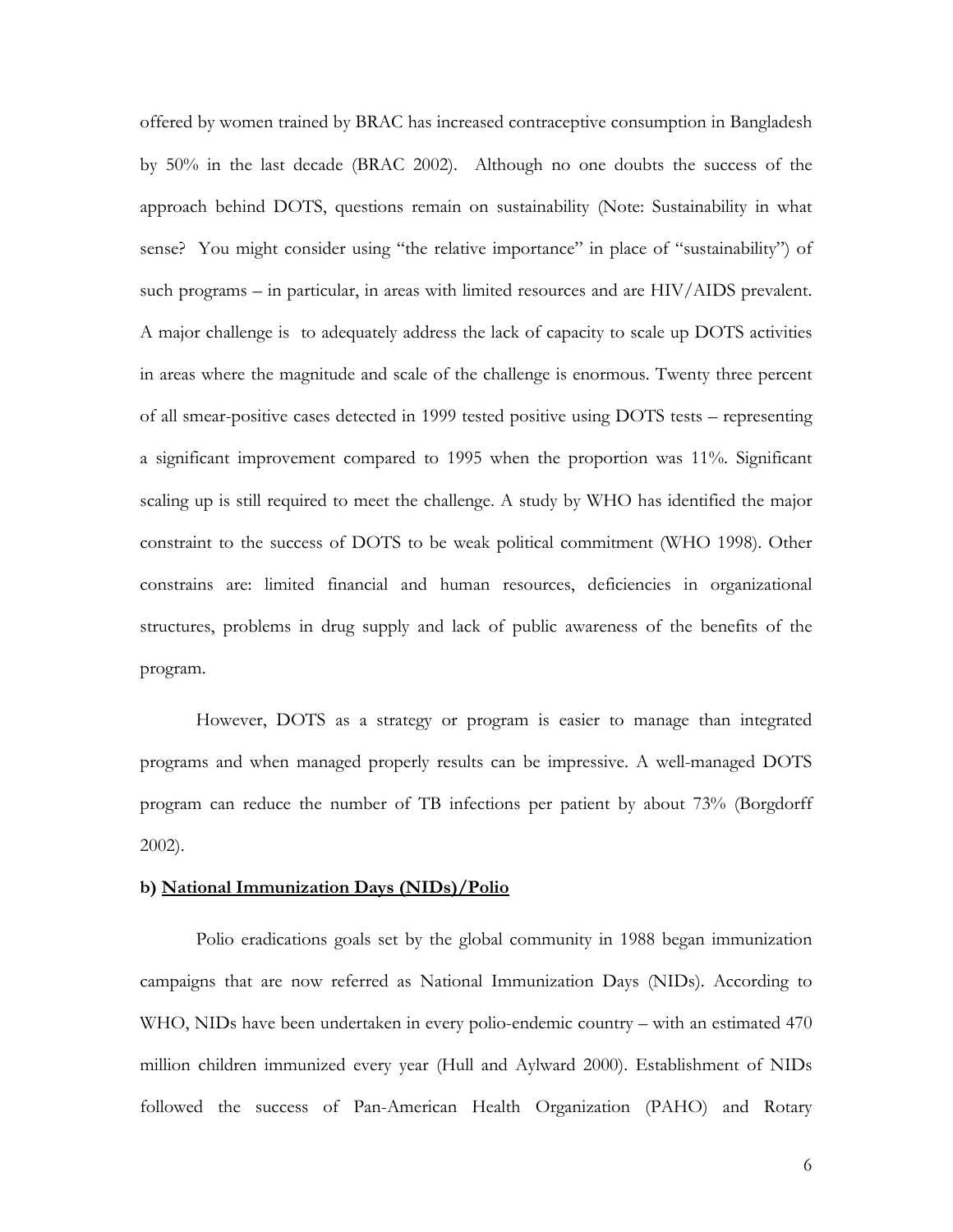International campaigns to vaccinate every child against polio by the 1990s. The rising of global immunization and initial success of campaigns in the Americas led to a WHOsponsored goal in 1998 to eradicate polio by the end of 2000. Today, NIDs are a common phenomenon in most polio-endemic countries.

 Exploring the factors behind the rapid expansion of NIDs can provide insights into the characteristics of a successful/effective program. In most developing countries, NIDs, or more accurately national polio eradication programs, are independent, freestanding programs, heavily financed by donors and other agencies. The initial idea behind polio programs was for NIDs to complement routine immunizations in providing immunization services to children under 5 years of age. WHO requires all children to receive a minimum of three doses of oral polio vaccine in the first year of life (Hull and Aylward 2000). A fourth dose is recommended for children living in polio-endemic countries. Most health systems do not provide the fourth dose due to limited resources. Although 100% coverage is necessary to eradicate polio, three doses of OPV (a vaccine used for polio immunization) are estimated to provide only 70-80% coverage (John 1982; Patriarca 1991). For this reason, NIDs aimed at increasing immunization coverage were launched.

 NIDs are massive campaigns in developing countries - aimed at delivering OPV to all children under the age of five. The campaigns are intensive, well publicized, and mostly financed by donors, multilateral agencies and other development agencies. By all accounts, NIDs seem to be effective in reaching the target group. As effective as these programs are they are very demanding on resources of public services. Volunteers for NIDs, most of whom are public employees, receive significant compensation, increasing the costs of the campaigns and taking resources away from other services. Budgets and expenditures of national polio programs tend to be higher than other immunization services and because of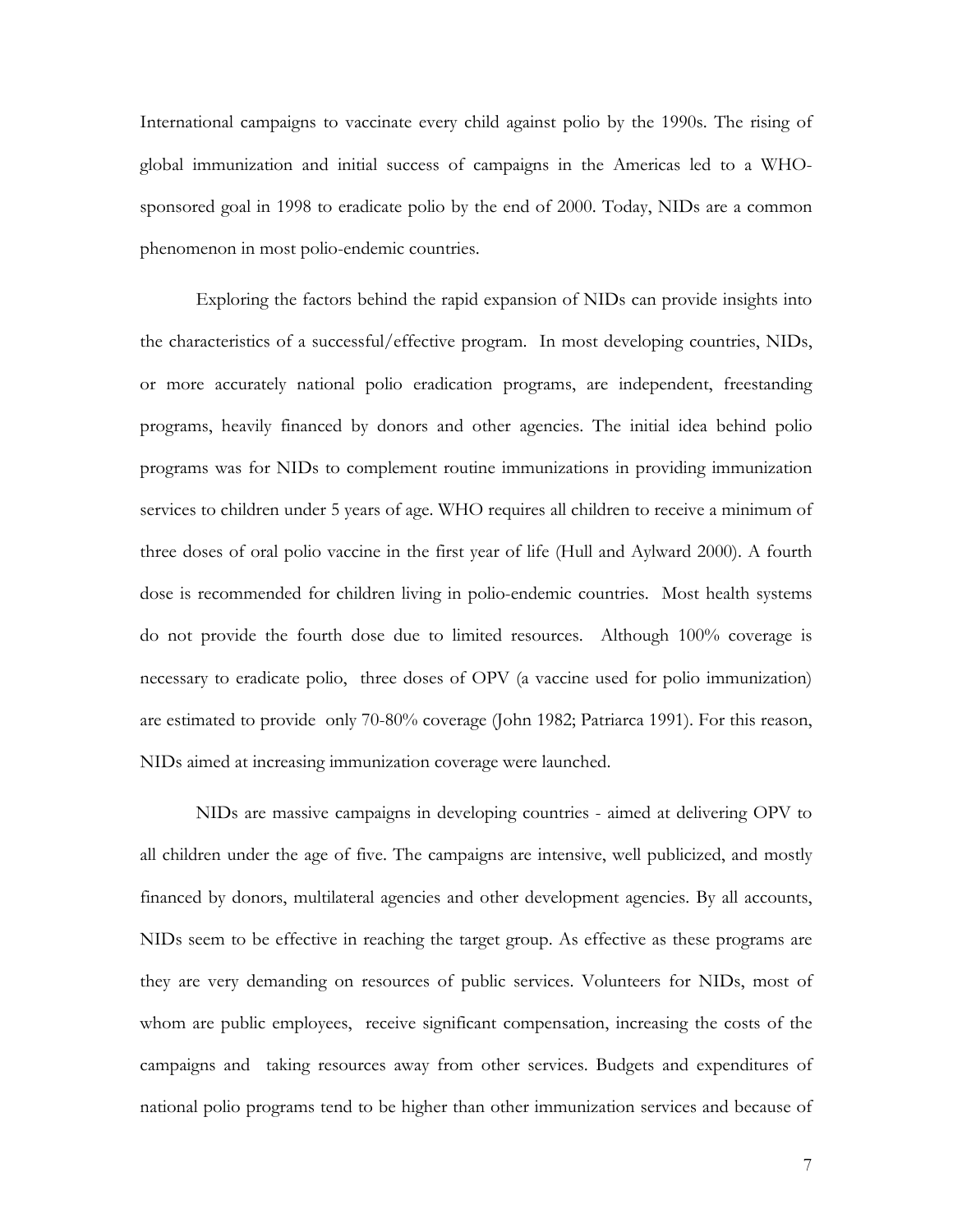financial incentives granted to volunteers – most poorly paid public health providers are attracted to NIDs. Some scholars have argued that same benefits or even greater can be achieved for less money – if delivered through horizontal programs like PHC services (Banerji 1984; Rifkin and Walt 1986). Analysis of costs and benefits must be at the forefront of any program design. However, some costs and benefits which are not easily quantifiable can be crucial to a program's effectiveness and must be incorporated into program strategy. Lessons from NIDs that can be applied to other programs are the power of communication, political commitment and partnerships in service delivery. Media campaigns, sponsored by donors, governments, NGOs and private sector are examples of effective communication strategies behind NIDs. It is not uncommon to have public figures – from celebrities to royal figures – providing polio vaccines to children on NIDs.

However, the cost of undertaking NIDs in all polio-endemic countries is very high. As of February 2000, the estimated total cost of the global polio eradication initiative through the year 2005 was \$1 billion – of which \$400 million remains to be raised. In addition, political commitment to NIDs at the country level is fading. Because of success stories of polio eradication in other countries or parts of the countries, policymakers assume that polio has been eradicated - and in some instances transfer funds to other priorities (Hull, and Aylward 2000). Data from WHO indicate that between 2000 and 2001, the number of polio cases was halved to 2870. Major challenges remain to achieve the goals set by WHO (Hull, and Aylward 2000). High costs of the program, fading political commitment to sustain outcomes achieved to date, inability to immunize children living in conflictaffected countries and increased movement of people across geographical boundaries are some of the issues that remain to be addressed.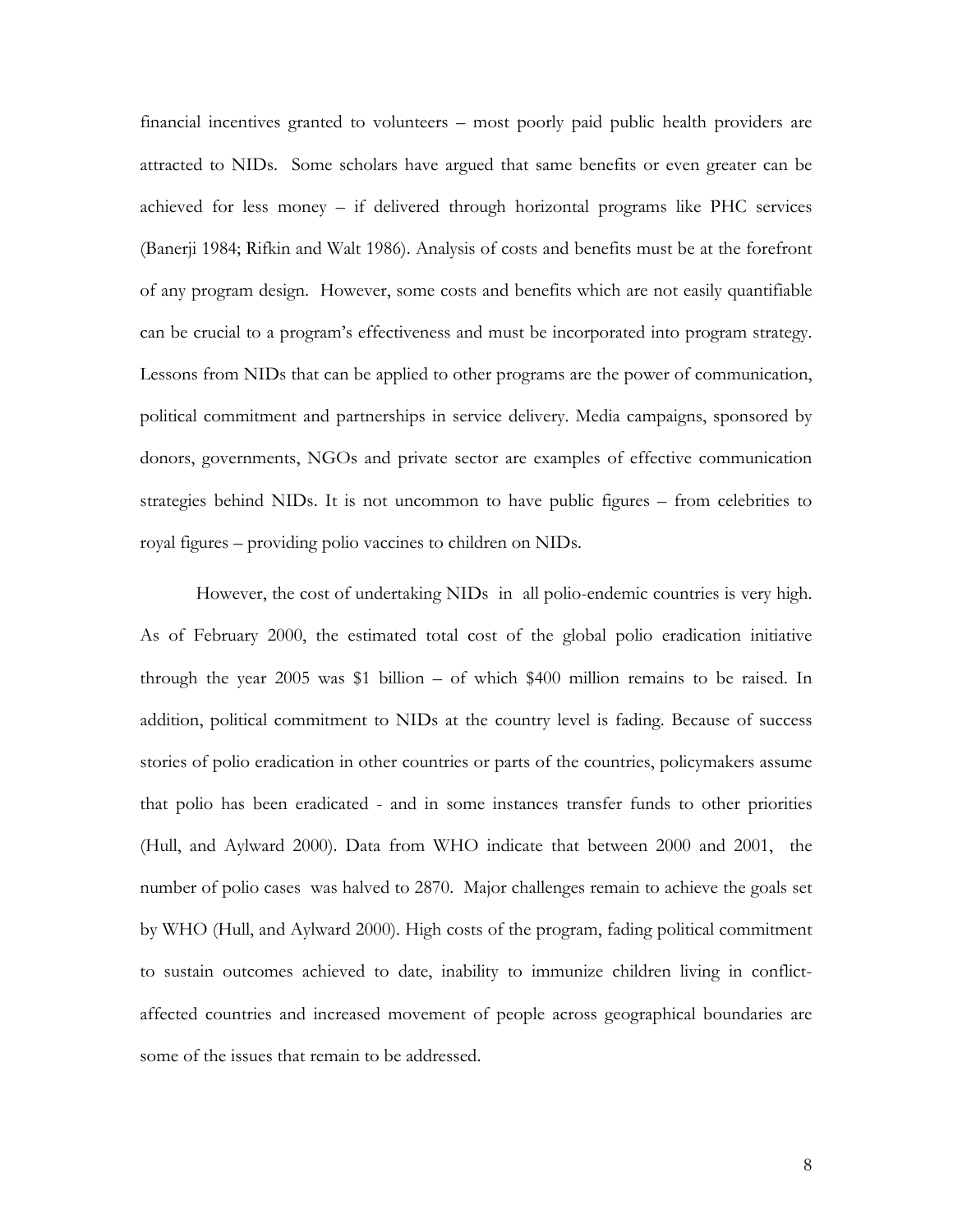#### **c) Onchocerciasis Control Program**

 The Onchocerciasis Control Program (OCP) was created in 1974 with two primary  $objectives - (i)$  to eliminate Onchocerciasis as a public health problem and obstacle to socioeconomic development in eleven countries  $1$  and (ii) to build local capacity to maintain the achievements of the program after its completion in 2002. The principle tool in OCP has been vector control. Biologically safe larvicide spread along riverbeds kills the fly larvae, the intermediate host of the illness-producing parasite called *Onchocerca volvulus.* The parasite infects humans through the bite of an intermediate host, the blackfly. At the end of the program in December, 2002 – after 30 years of OCP existence - the program has prevented 600 000 cases of blindness and 18 million people have grown up free of the disease (WHO 2002f). The program even led to additional benefits: WHO estimates that OCP has freed 25 million hectares of fertile land for cultivation – allowing thousands of farmers to reclaim the land for agricultural activities (WHO 2002f).

Aerial spraying of larvicide – the main thrust of OCP strategy – required significant capital investments and highly trained personnel. Vector control activities, including epidemiological and statistical evaluation, were planned centrally from the program headquarters in Ouagadougou, Burkina Faso. From its beginning, OCP was managed as a classical vertical program – with administrative and operational activities centrally located and with minimum integration with health systems in recipient countries. A World Bank Study has shown that OCP is a cost-effective program – with an estimated Economic Rate of Return (ERR) of 20% (Kim and Benton 1995) - yet long-term sustainability of the benefits obtained from OCP is unknown. The criteria used to evaluate the economic efficiency of the project in Kim and Benton study included net present value (NPV) and the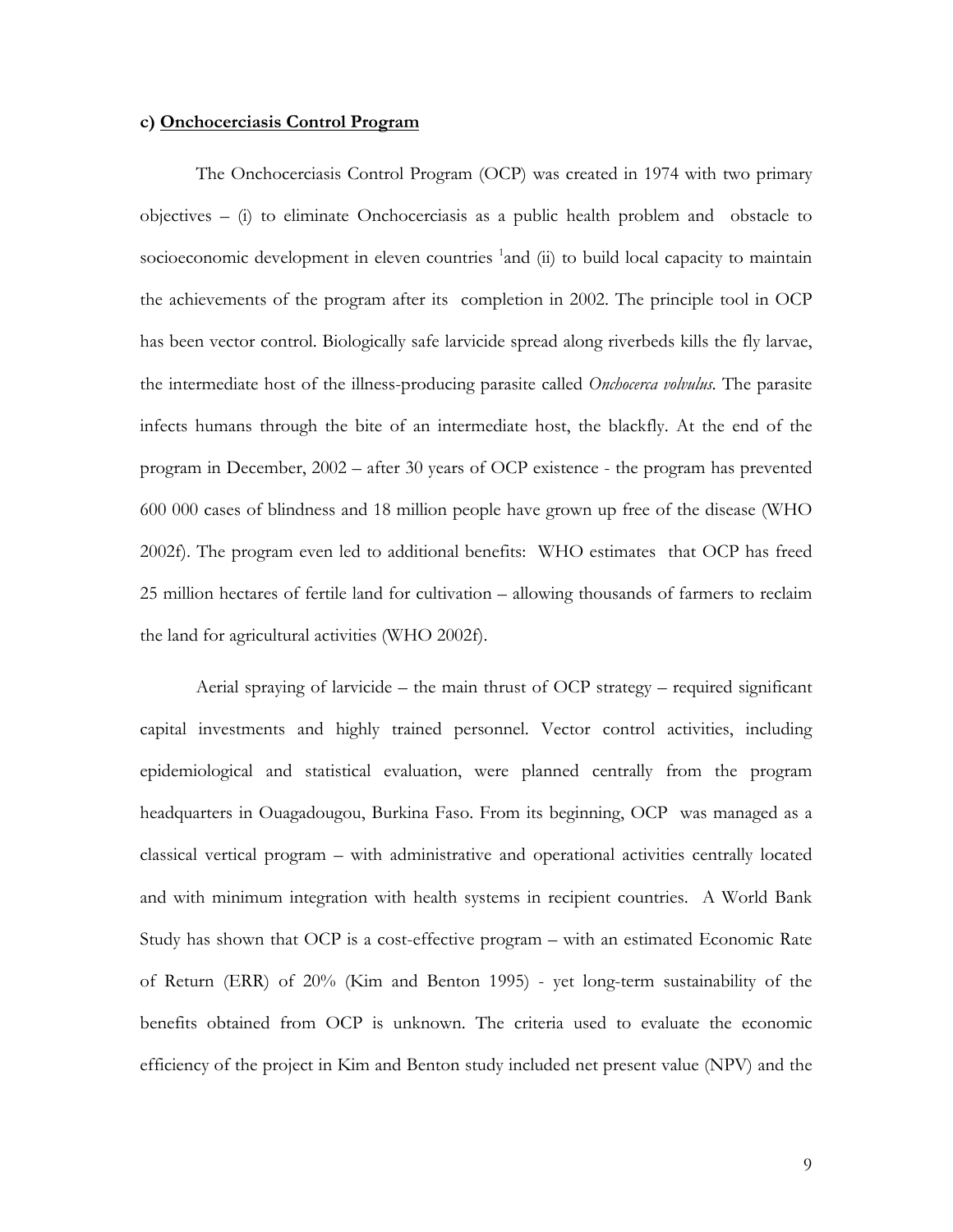economic rate of return (ERR). The analysis considered the costs, labor-related benefits, and land-related benefits of OCP. Following preliminary studies on sustainability of OCP, the strategy of OCP evolved to a more integrated one that included the distribution of a drug called Mectizan®. The evolution occurred in 1998 following an announcement by Merck and Co., Inc. to donate the drug free of charge to recipient countries. NGOs played an important role in establishing the first large- scale efforts to distribute Mectizan® in parts of Africa and Latin America (Etya'ale 1998, Cross 1998, Blanks et al 1998). Financial support from a large pool of donors, multilateral agencies and NGOs allowed establishments of large-scale drug distribution systems which were managed in partnership with Ministries of Health in the 11 countries. OCP, as a vertical program, has many unique features that distinguish it from other programs. It started as a centralized program, then scaled up to cover 11 countries and later evolved into a program that actively involved governments, the private sector and NGOs. One could argue that OCP is a good example of "experimentation" and "scaling up". Experiences and lessons from implementation of OCP led to the creation of the African Program for Onchocerciasis Program (APOC). The success of OCP in eliminating onchocerciasis in 30 years might have been because the operation was efficiently managed and run from the center in Ouagadougou. The success of OCP is good news for donors but now that external funding has ceased OCP is a challenge for policymakers who have to sustain the achievements of the program over the last 3 decades.

 <sup>1</sup> Benin, Burkina Faso, Cote d'Ivoire, Ghana, Guinea, Guinea-Bissau, Mali, Níger, Senegal, Sierra Leone, Togo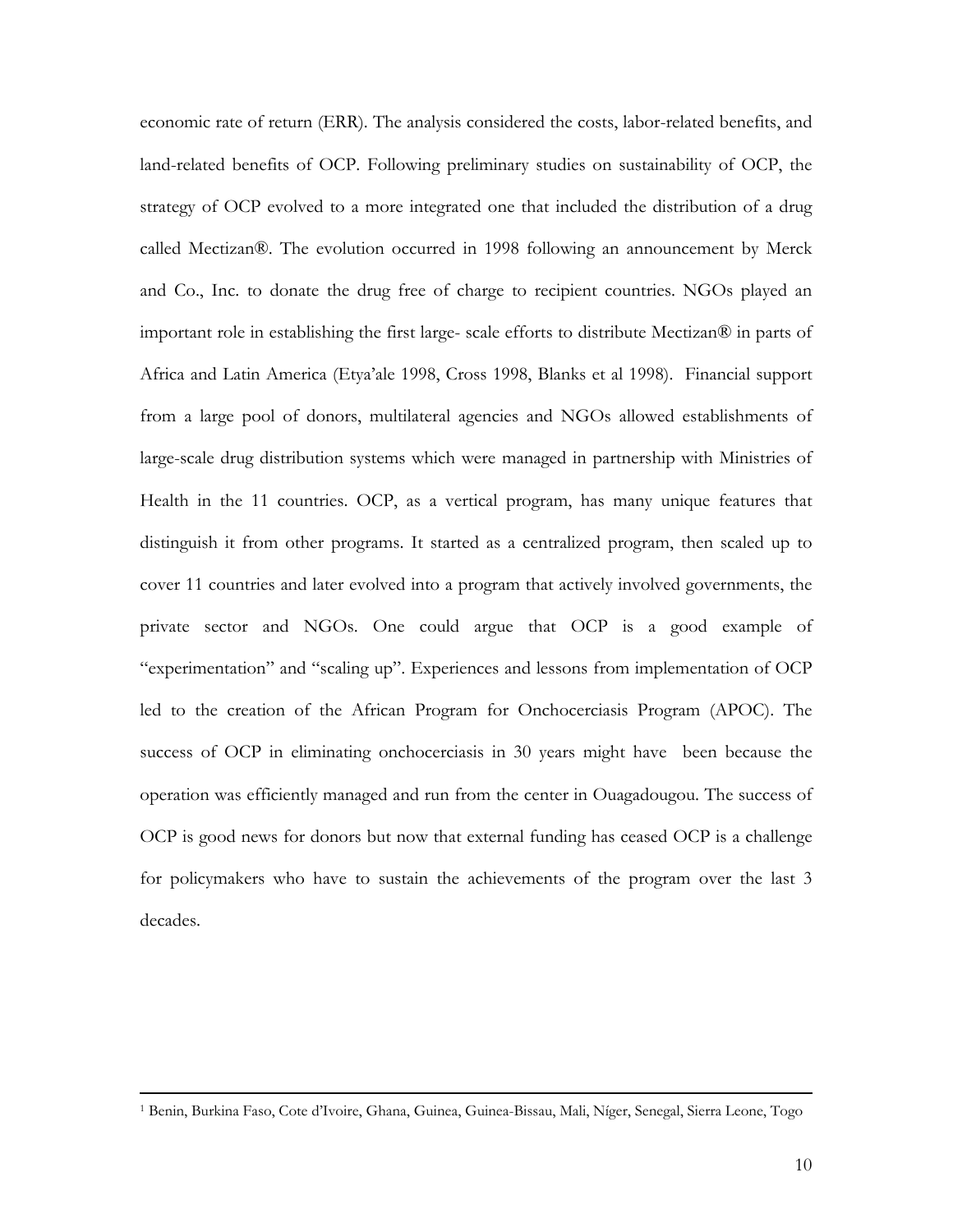## **Section II - Horizontal Programs**

## **a) Routine Immunization**

Routine immunization refers to the Expanded Program on Immunization (EPI), implemented at the country level, to ensure that all children under the age of one receive a basic immunization regimen as required by WHO. The EPI initiative started in the1970s to establish an effective and sustainable immunization program in every country (Hull and Aylward 2000). Immunizations covered in EPI include BCG (*bacillus calmetguerin*), DPT3 (diptheria, pertussis, tetanus), OPV3 (oral poliovirus vaccine) and measles. In most countries, EPI services are fully integrated into health systems and are financed by the public sector. By 1990s, WHO estimated that 80% of the infants born each year received BCG, DPT3, measles and TB vaccinations – a significant achievement in 20 years of EPI's existence (Hull and Aylward 2000). However, EPI – as an integrated 'horizontal program" has its own challenges. Problems such as high costs of providing EPI services, deficiencies in health systems and a lack of basic infrastructure get in the way of EPI coverage.

 Where health systems are working effectively and efficiently, such as in developed countries – immunization coverage under EPI is impressive and well regulated. Problems with coverage elsewhere are associated with non-functioning health systems and poor infrastructure to support the delivery of vaccines to remote areas. Furthermore, polio eradication campaigns – offered through NIDs – put additional demands on limitedresource settings commonly found in developing countries. Data from WHO show that although routine immunization programs (in Bangladesh, Cote d'Ivoire and Morocco) continued at normal levels of funding after the introduction of NIDs, the logistical requirements associated with NIDs put extraordinary demands on personnel and funds allocated to EPI (WHO 2002d). Empirical evidence of direct effects of intensive polio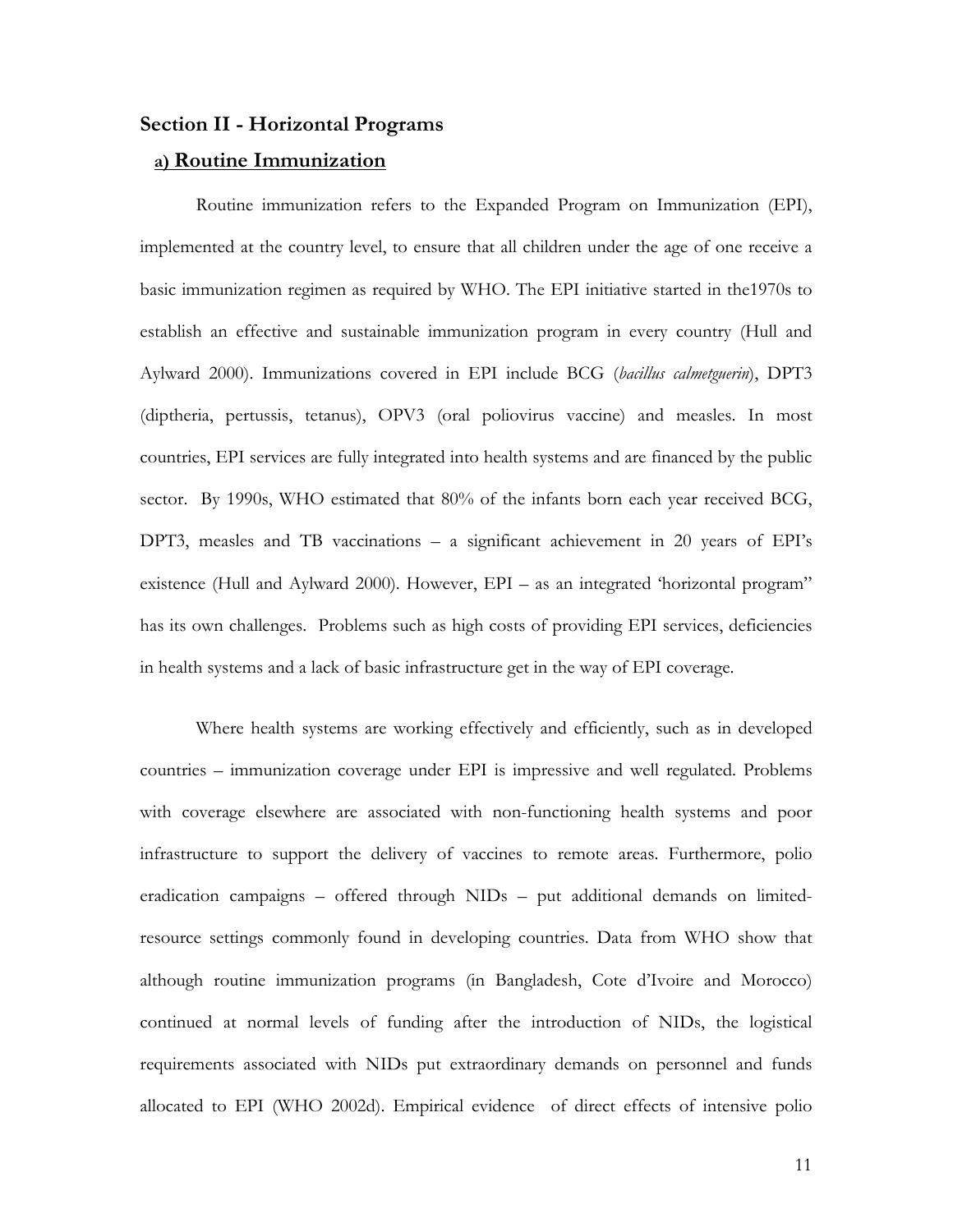eradication campaigns on routine immunization is weak but there are reports showing that routine immunization services often stop during NIDs as resources and health personnel are transferred to well publicized and intensive campaigns (Macedo and Melgaard 2000). Studies in Tanzania, Nepal and six countries in the Americas have shown that NIDs divert public focus, donors' attention and resources from routine immunization programs. (Pan America Health Organization 1995; Mogedal and Stenson 1999). NID campaigns distorted established national policies and priorities for health development set by policymakers in the countries studied. The problem is similar to the fungibility of funds issues faced by aid agencies. Health ministries may perceive NIDs as substitutes for routine immunization and decrease allocations of resources accordingly. Because 'frontline" service providers are rarely appreciated by communities they serve, in some countries like Nigeria, NIDs are attractive to health personnel because of the perceived social exposure that comes with the NIDs campaigns.

Forming incentive structures, both social and financial, for the delivery of immunization services in developing countries is a big challenge to policymakers and service providers. Clearly, organizational structure and program management including incentives to service providers, have an influence on quality of service delivery. The scale of the challenge increases in countries where different donors – each with its own organizational structure, demands and incentives - are involved in service delivery. Recent debates on the need for harmonization of donor procedures is a good start to address this problem. However, donors and policymakers must show results to their respective constituents and financial incentives – given through vertical programs like NIDs - are often seen as means to obtain quick results. Therefore, incentives influence both inputs and outputs – affecting decisions about what mode of delivery to use and affecting quality and efficiency of service delivery.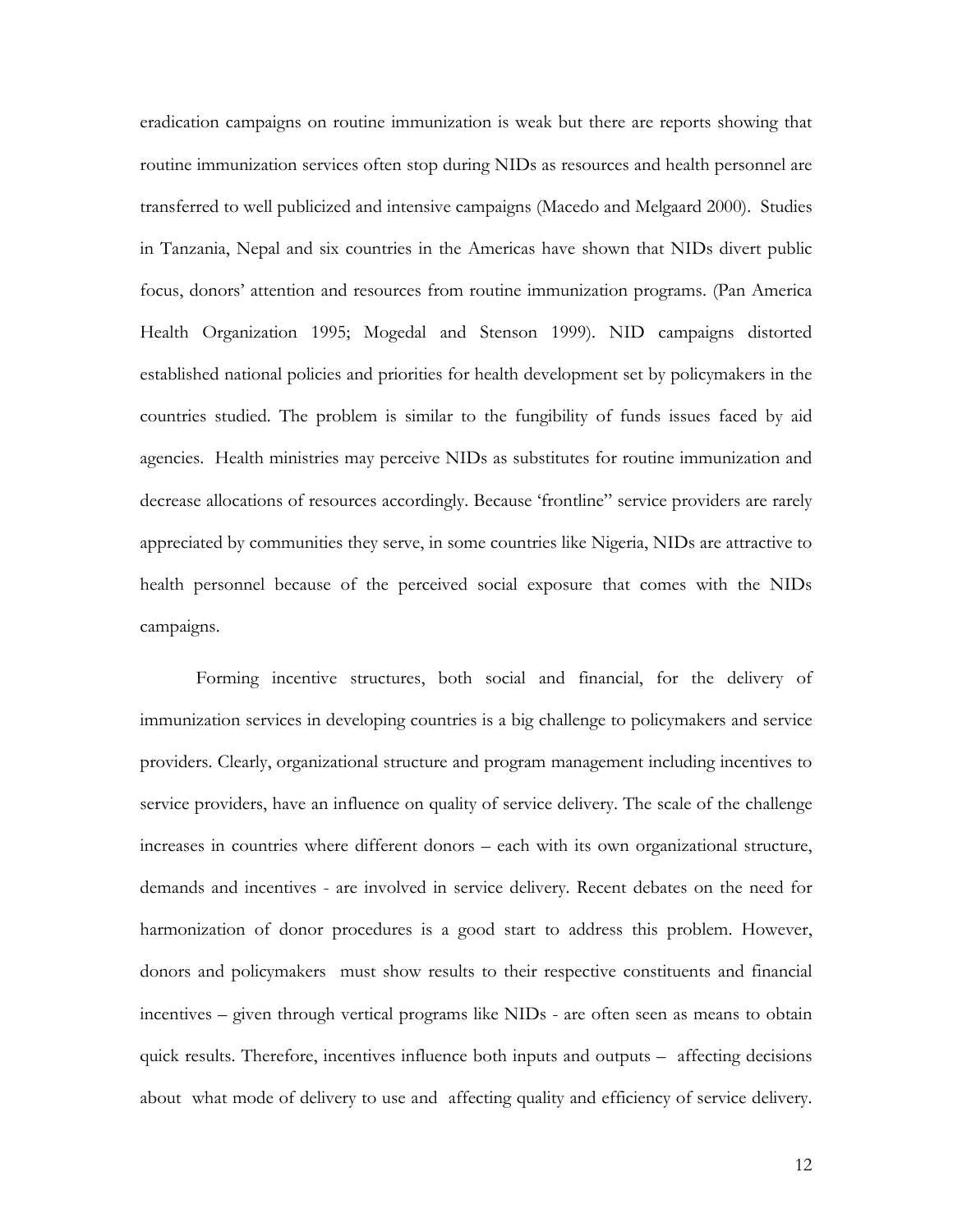At the end of the line of service delivery is a client who in most developing countries does not have options in immunization services because most private providers focus on curative rather than preventive health services like immunization.

# **b) African Programme for Onchocerciasis Control (APOC)**

 The African Programme for Onchocerciasis Control (APOC), launched in 1995, was built on the success of OCP program and was empowered by Merck's donation of the drug, Mectizan®. APOC covers fourteen<sup>2</sup> infested countries in Africa. Similar to OCP, the objective of APOC is to eliminate onchocerciasis as a public health problem and a constraint to socio-economic development in the fourteen countries. What sets APOC apart from OCP is the strategy of the program – APOC aims to establish integrated and sustainable Mectizan® distribution systems in concerned countries. Lessons and experience from the OCP program influenced the choice of APOC strategy – the key being an integrated system helps long-term sustainability of program outcomes and benefits. Bilateral and multilateral donors established a trust fund managed by the World Bank to finance APOC projects for a maximum period of 5 years. After 5 years participating governments are expected to have the capacity and resources necessary to sustain the projects.

 Preliminary studies to support APOC strategy identified five elements important to the success of APOC:

- Empowerment and participation of endemic communities in the context of Primary Health Care (PHC)
- A unique global partnership between affected communities, public and private sectors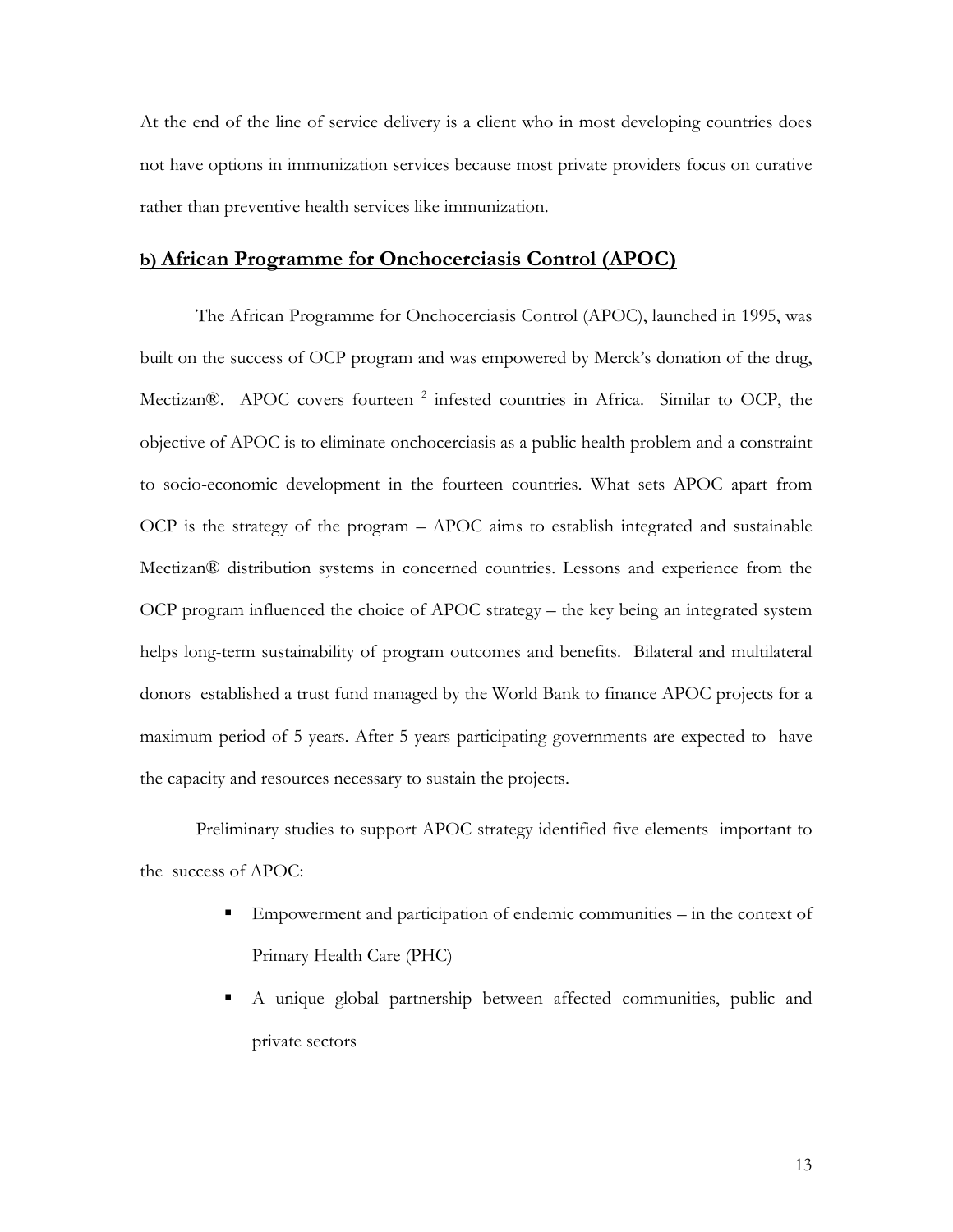- Research of innovative tools to adopt the strategy to local circumstances
- Commitment of Merck & Co., Inc. to donate Mectizan® as long as needed
- Lessons and experience from OCP

The biggest achievement of the program is the treatment coverage attained using the Community-directed treatment (ComDT) strategy, which in most countries has been integrated into health system and infrastructures. WHO data show that the number of people treated every year has risen from 8 million in 1996 to more than 20 million in 2000 (Seketeli 2002). The reasons behind APOC's success in such a short period has recently been the subject of discussions among experts working on community-driven initiatives.

 Unlike OCP or EPI, the foundations of APOC were built on well-established NGO drug distribution networks in developing countries. The first large-scale networks to distribute Mectizan® in Africa and Latin America were started by NGOs (Drameh et al 2002). APOC was in a healthy financial state at its launch – with donor commitments of about \$20 million per year (Kim and Benton 1996). In addition, the strong partnership – at the global and country levels – played a major role in the implementation of APOC projects. One requirement of implementing APOC projects at the country level is a partnership between the Ministry of Health and NGOs. As part of the agreement to receive funding from APOC Trust Fund, authorities in participating countries are required to waive all levies associated with importing of Mectizan®. Moreover, cross-country learning is encouraged through monitoring and evaluation activities that encourage policymakers from one country to monitor projects in other countries. WHO acts as an implementation agency by working closely with other partners at the country level through their country offices to ensure

 <sup>2</sup> Cameroon, Central African Republic (CAR), Chad, Congo, Democratic Republic of Congo, Ethiopia,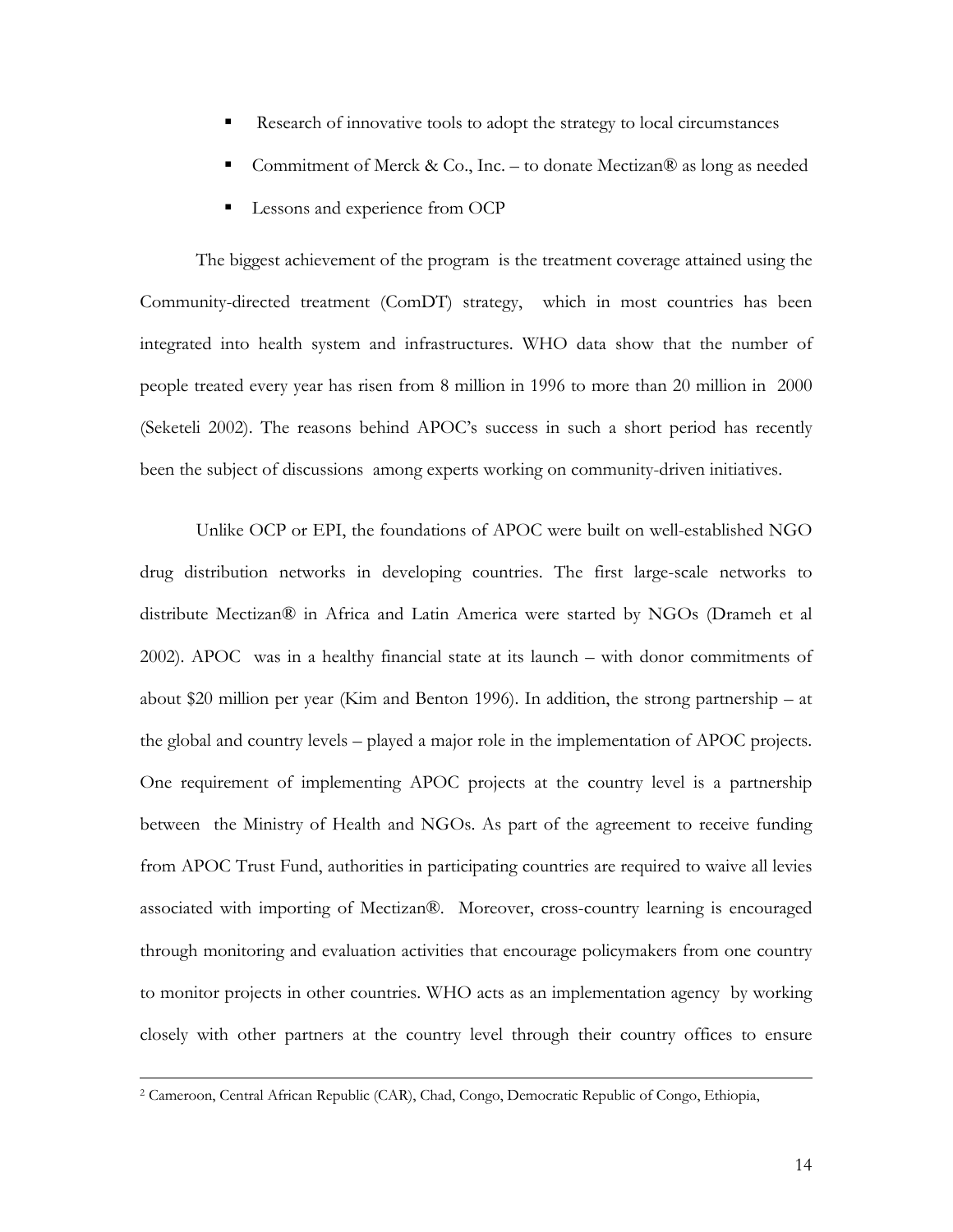project activities are undertaken as planned. Equally important is the role played by WHO local offices in ensuring that APOC activities are integrated into national health strategies and plans from very early on in the process.

 Along with the success, APOC faces challenges frequently associated with integrated programs. Because of competing demands on national budgets and increased prevalence of diseases such as HIV/AIDS , political commitment towards APOC is fading. APOC has to deal with constraints associated with incentives for health volunteers who distribute the drug without compensation. A number of donor-financed health programs in Africa provide a fee to their front-line health providers – making it harder to convince APOC volunteers to continue to distribute Mectizan® without any compensation. A few commentaries suggest that the incentive issue was purposely left out of the discussions at the beginning of the program due to fear that donors' support of the program would have decreased (Seketeli, 2002). Results from WHO surveys have shown that the incentive issue is a major constraint to APOC activities (Amazigo et al 2002). The sustainability of APOC projects after five years when external funding ceases is also in question.

 The strategy behind APOC as a means to deliver services (distribution of Mectizan®) is rational in many ways: (i) it is an integrated strategy based on empowerment and participation of citizens (ii) it is built on a strong partnership between public and private sectors (iii) it includes the active involvement of NGOs and (iv) it works through a global financing mechanism – APOC Trust Fund. Yet questions remain on political commitment, incentives, future financing of projects at the country level, and long term sustainability of activities that depend on significant external financing during the implementation phase.

Equatorial Guinea, Gabon, Liberia, Malawi, Nigeria, Sudan, Tanzania, Uganda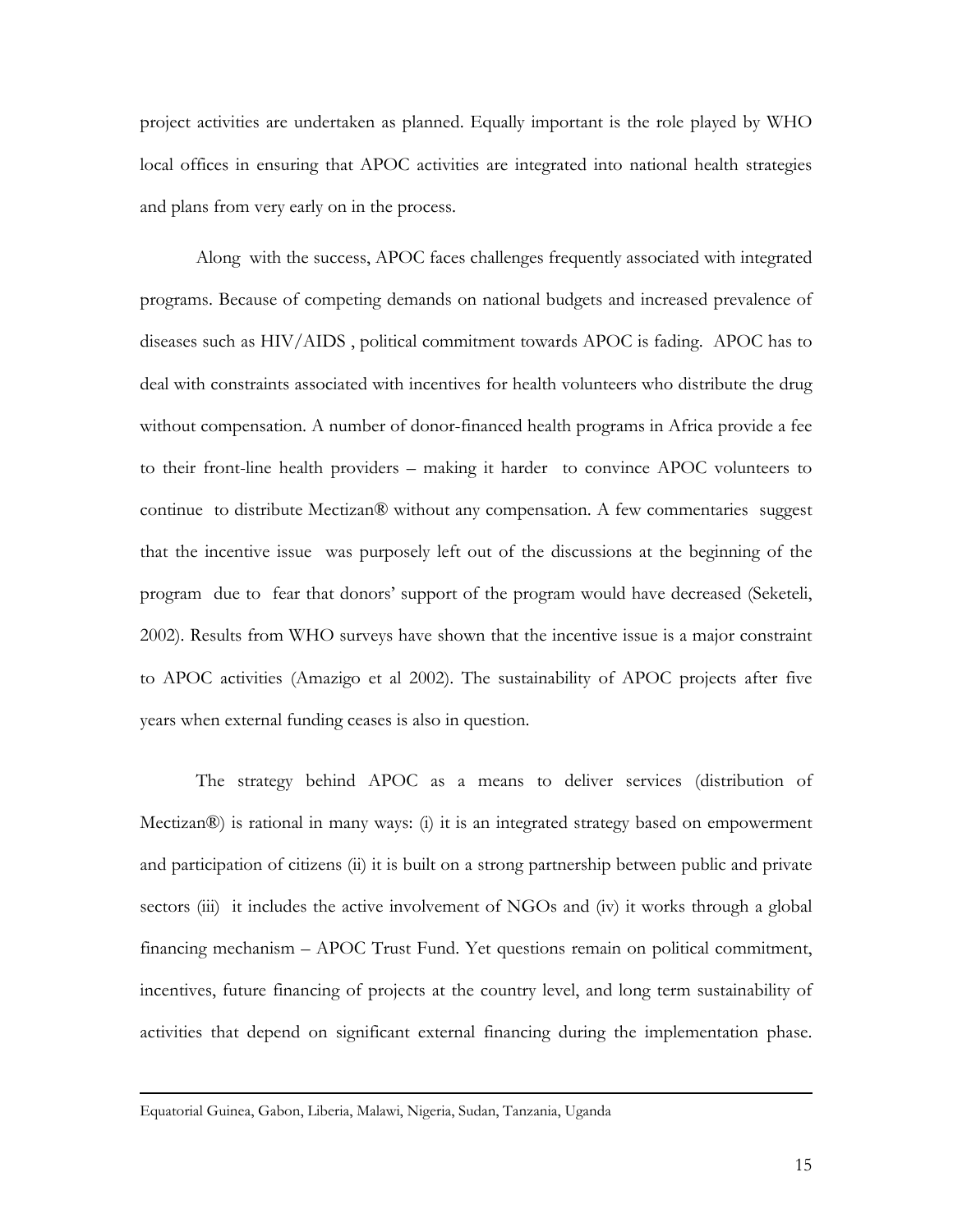Would a ministry with competing demands and priorities and limited resources continue to support onchocerciasis after the donors' financing cease even with no obvious morbidity and mortality?

In the five years that APOC has been in operation, issues of conflict, governance and organizational structures of the state have gained prominence. How can horizontal and vertical programs deliver services to poor people in federated states like Nigeria or in conflict areas like Southern Sudan? There are no simple answers to these questions. What is clear is that no matter what mode of service delivery is selected, whether in politically stable countries or in conflict-affected countries– or combinations of both – there are trade offs to be made. Recognizing the trade offs and considering them when planning for service deliveries can help selectivity and prioritization of service, in particular, where resources are limited and the challenges are enormous.

## **3. Trade Offs: What Are They?**

Selection between horizontal and vertical modes of service delivery, as has been discussed in the four case studies, is driven by various factors. To reach beneficiaries of basic services such as immunization, an integrated and comprehensive delivery mechanism – commonly seen in horizontal programs – seems to be the most effective choice. The same is true for ART services that in most cases would have to reach thousands of people affected by HIV/AIDS. Experiences from APOC and routine immunization programs suggest that where there is a sound infrastructure and functional health systems, horizontal programs can work well. However, most developing countries have weak health systems, poor infrastructures and limited resources. In the long-term, horizontal programs are costeffective and when services are fully integrated into health systems, programs can be sustained by the public sector. More importantly, horizontal programs, financed by the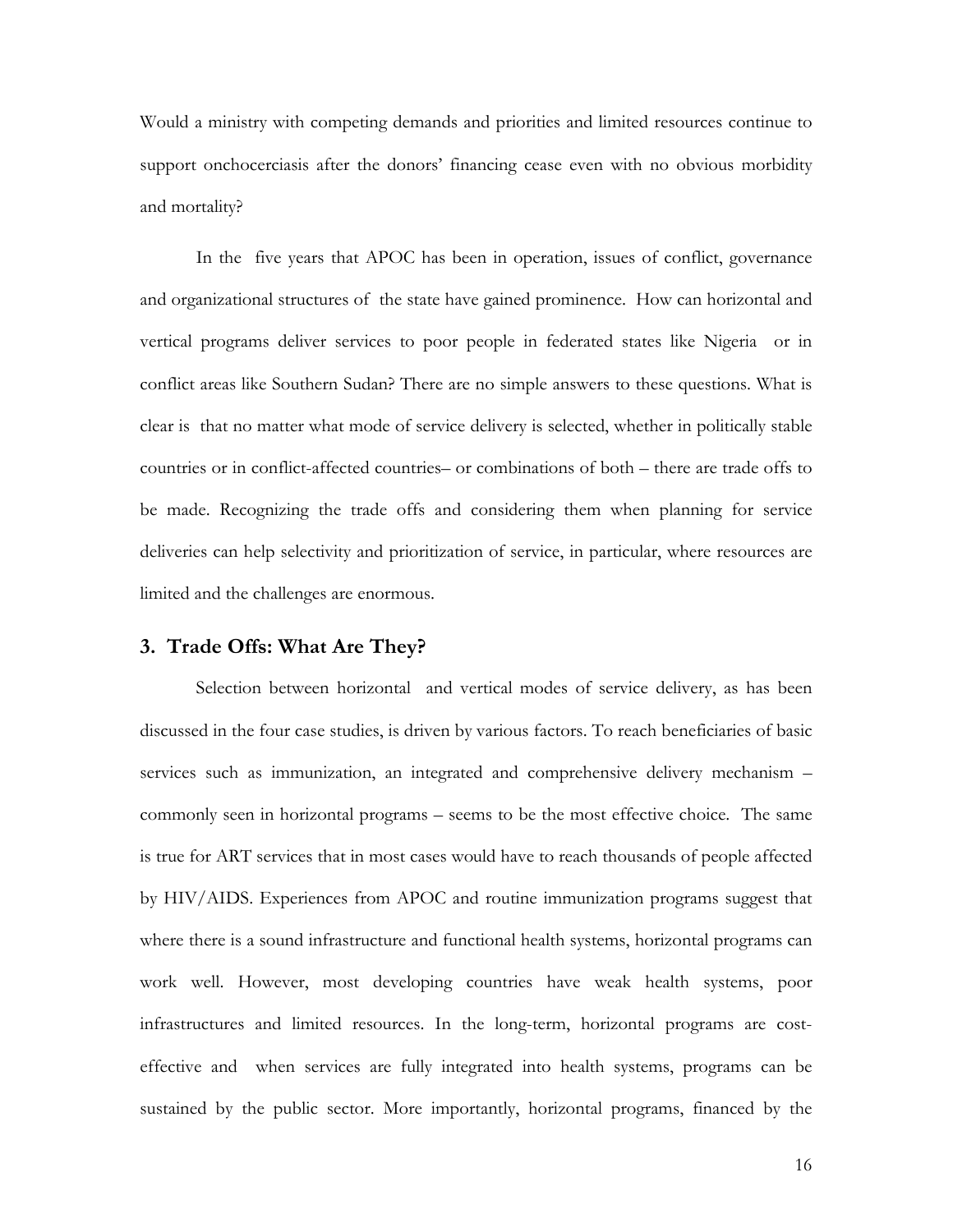public sector, deliver preventive services to poor people who cannot afford to go to private providers. For policy makers, horizontal programs are attractive because of their long-term sustainability. The fact that horizontal programs are financed by government revenues and are part of a broader health plan, they are fully integrated into the public sector.

However, in resource-limited settings, where a significant portion of government expenditures on health come from external assistance, horizontal programs have their flaws. Because the programs are integrated into existing health systems, they are very difficult to manage and can be easily misused by a selected few. The challenge of providing routine immunization services in large and federated countries like Nigeria is one example. Donors supporting service delivery in developing countries need to show quick results to maintain support for foreign assistance within their constituencies. Unlike horizontal programs, vertical programs are also easier to manage. They can be kept away from the bureaucracy (and in some instances political interference) that comes with implementing programs in government structures.

Vertical programs are expensive to run and divert resources and attention from regular basic services. Many country-level studies of NID campaigns, for example, have drawn this conclusion. As mentioned previously, horizontal programs work well in a context of sound infrastructure and functional health systems and work poorly otherwise. This may seem to suggest that vertical programs are preferable in most developing countries, yet some may argue that the opposite is true. Vertical programs may in fact provide a short-term solution, allowing countries to postpone desperately needed health care system reforms. Vertical programs can be used as an experiment and over time integrated into existing health infrastructures. Evolution of onchocerciasis programs is a good example of experimentation and scaling up.

17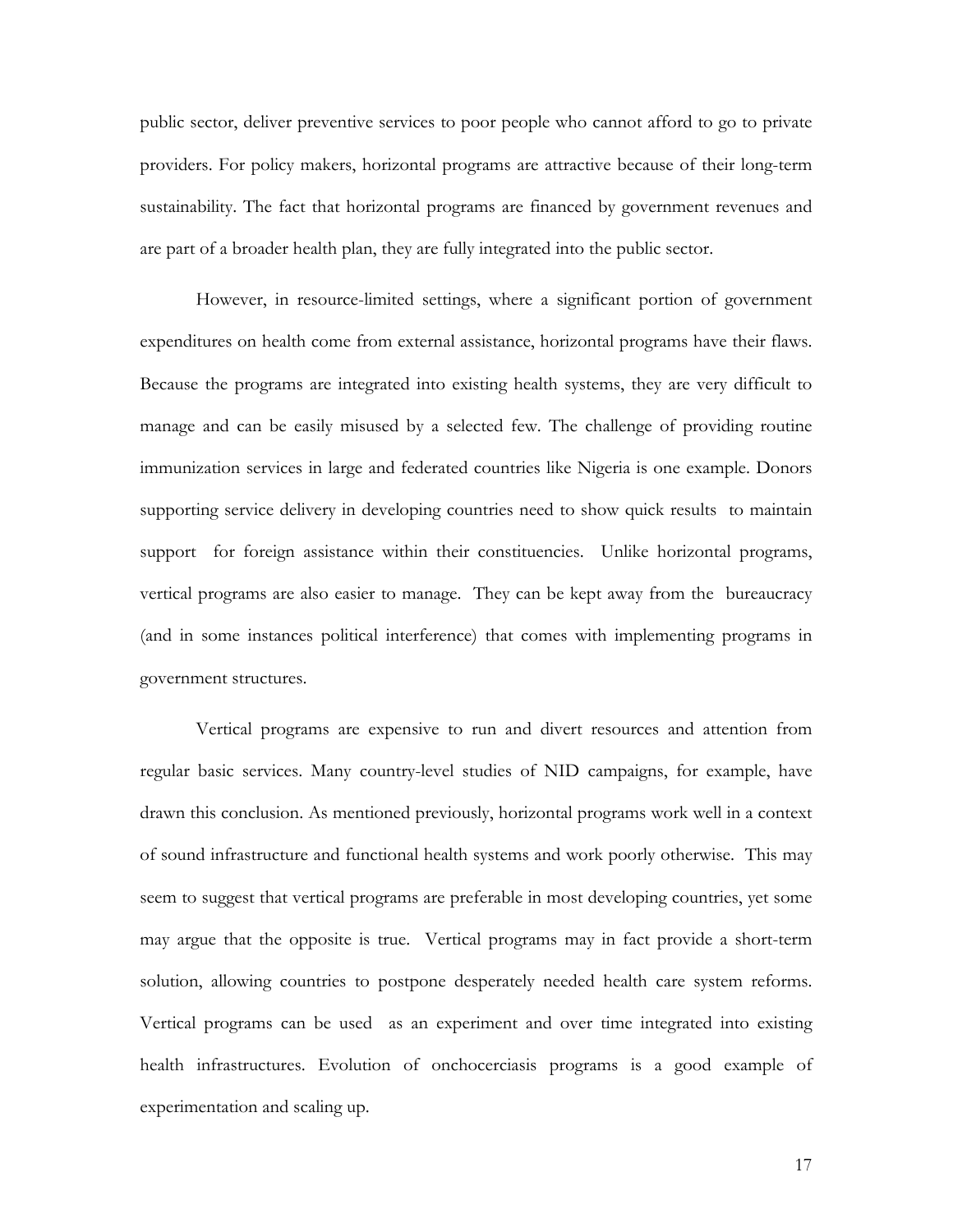In summary, there are trade-offs to be made in both horizontal and vertical programs. The trade-offs can be managed and it is important that they taken into consideration from the beginning - when setting the objectives of a particular program/initiative. The setting of objectives depends on the seriousness of a problem and whether one is a donor, policymaker, or service provider. Considerations of trade-offs for donors differ from that of policy makers. Poorly paid service providers have different incentives in selecting vertical or horizontal programs from policy makers. At the end of the line is a client who in most cases does not have many choices in service delivery, but has the power to influence policy through social mobilization. The push by Brazilian citizens to obtain "free ARV drugs" is a powerful example of social mobilization.

# **4. Implications for Delivery of Anti-Retrovirals (ARV) a) Anti-Retrovirals Drugs**

 The most urgent public health problem the world is facing today is HIV/AIDS. Forty-two million people in the world are living with HIV/AIDS – 95% of them in developing countries (WHO 2002e). The epidemic in the countries most severely affected, such as Sub Saharan African countries, is damaging key sectors – from education to social cohesion - and is slowing down economic development. Luckily, people living with HIV/AIDS today have reason to feel more hope than they would have a decade ago. The introduction of highly active antiretrovirals (ARVs) in 1996 provided HIV/AIDS patients with opportunities for quality of life improvements by stopping or inhibiting the replication of retrovirus such as HIV (WHO 2002c). Although ARVs cannot cure HIV/AIDS infections, they can reduce HIV-related morbidity and mortality as well as prolong lives and improve the quality of life of people living with HIV/AIDS. Today there are at least 10 approved ARVs on the market, administered as a single dose or in combination. WHO data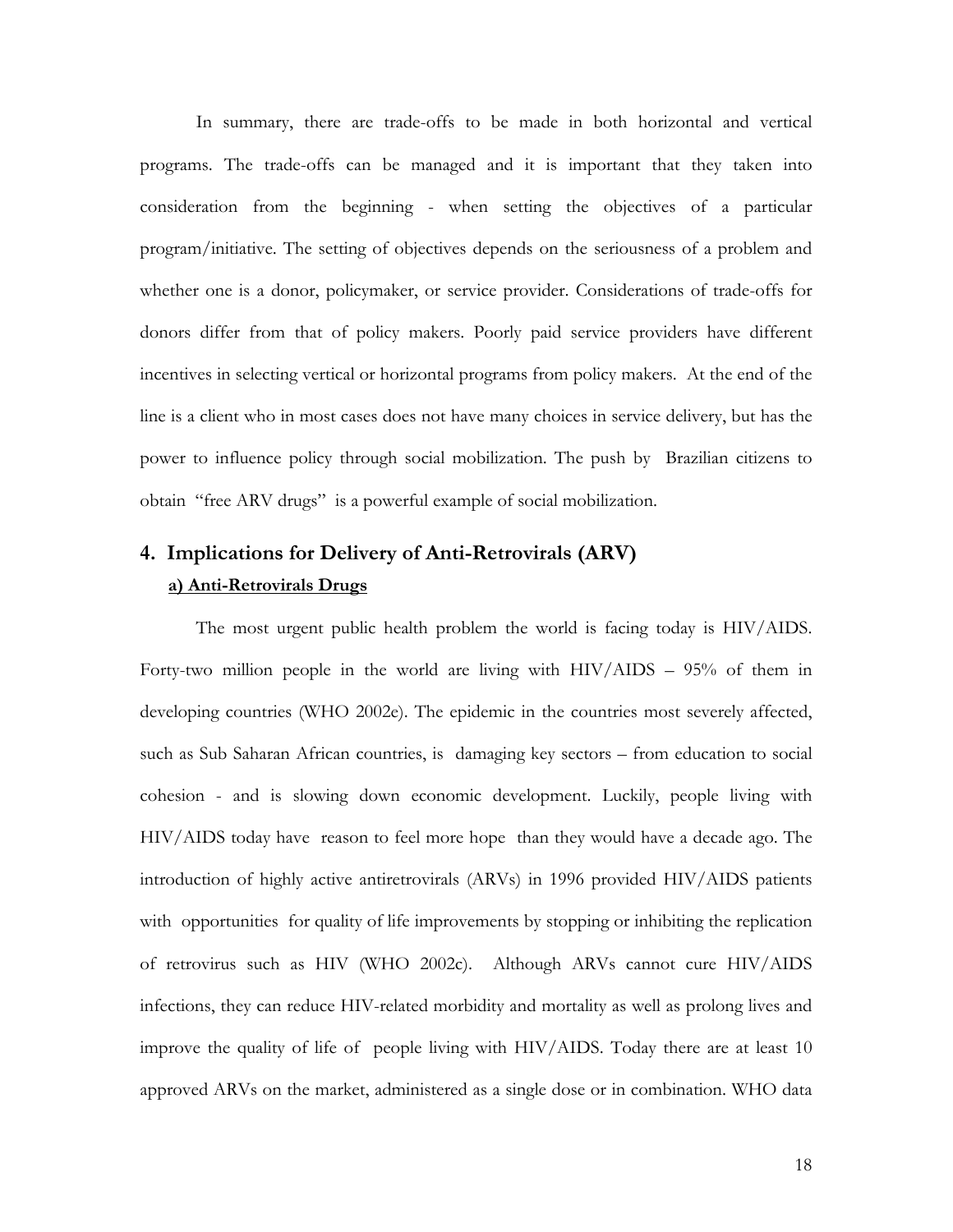show that in 2002 an estimated 6 million people in developing countries needed Antiretroviral therapy (ART) – but only 230 000 have access to ARVs and half of them live in Brazil (WHO 2002e).: Targets set by WHO aim at increasing access to ARVs to 3 million people by 2005. Availability of drugs on the market is one issue, but a more important issue is the capacity of developing countries to deliver ARVs to millions of people who are in need of the drugs. Experiences from programs described earlier point to central challenges that need to be addressed in the delivery of ARVs. What is complex about ART is the difficulty of administering ARV drugs that have to be used in a lifetime and the requirement of close monitoring of patients' completion of doses and possible side effects of the drugs – in resource-limited settings.

 Recently published WHO guidelines on ARV treatment provide policymakers in developing countries with a framework to expand access to ARVs using the best available scientific evidence in the field (WHO 2002e). The guidelines seek to scale up antiretroviral therapy (ART) in areas where the drugs are needed the most. The WHO recommendations cover administration of ARV, monitoring of ART, and side effects associated with ARV. It is important to note that most of HIV/AIDS affected areas are poverty-stricken with very little capacity, weak health systems and poor health infrastructure.

WHO recommends that the initial administration of ARV to infected adolescents and adults occur when there is evidence of clinical AIDS. In areas where health services are poor and diagnostic laboratories are ill equipped or non-existent even though many have AIDS, cases are diagnosed very late in the infectious cycle. Late clinical diagnosis is usually associated with opportunistic infections like TB and pneumonia at advanced stages of the infection. Another recommendation from WHO involves close monitoring of the "CD4" or lymphocyte cell counts that are key determinants of infection. The lower the CD4 count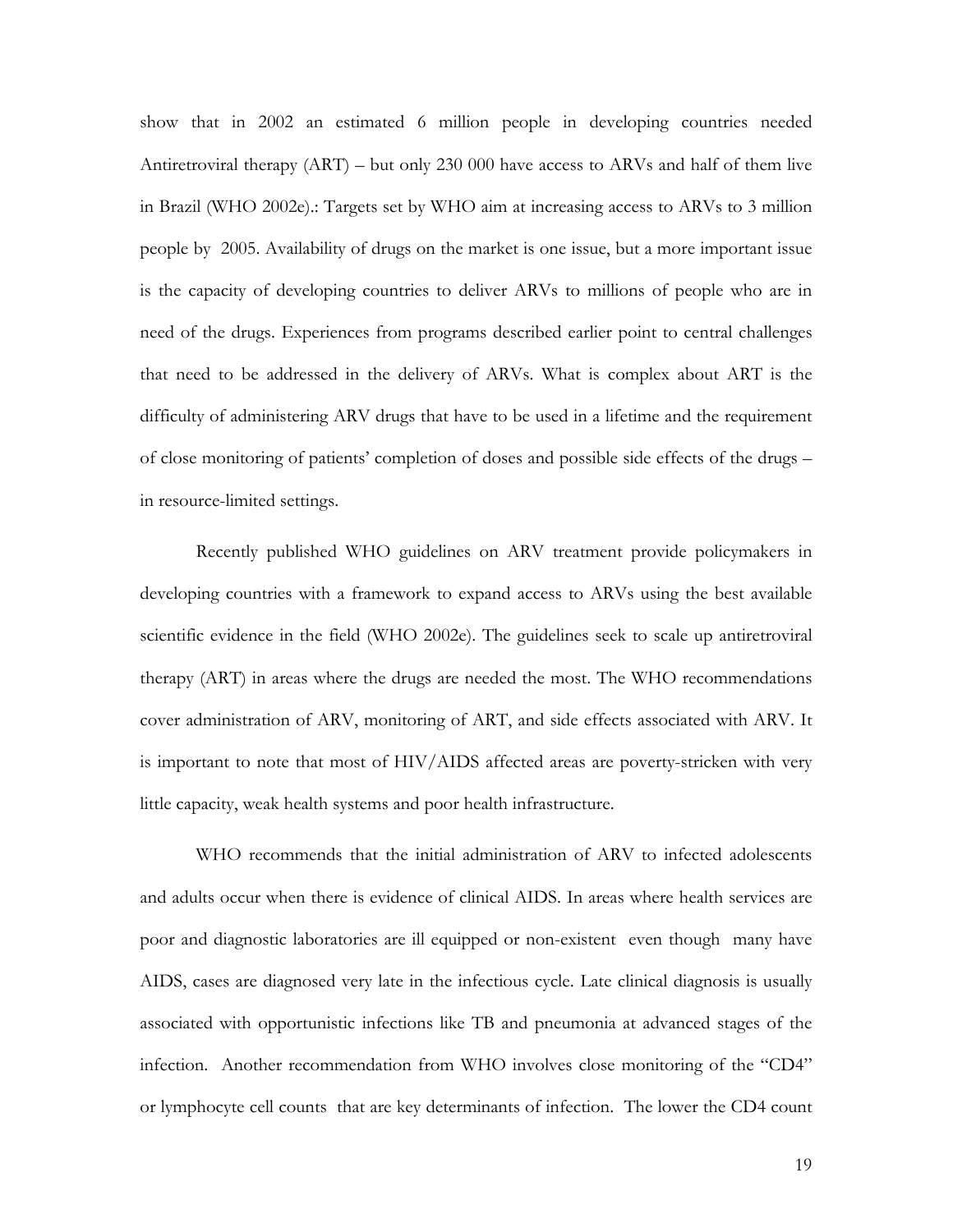the more advanced the disease. For example, most HIV patients develop clinical signs of AIDS when CD4 count is below 200 per cubic meter of blood (WHO 2002e). As useful as a CD4 cell counts, the reality is that most health facilities in developing countries do not have the equipment or the trained staff to perform these tests. And the limited trained personnel and equipment available tend to be in health facilities in urban areas. As populations increasingly move out of rural to urban areas, the scale of the challenge to deliver ARV services to infected populations residing in urban areas is bound to increase significantly.

Close monitoring of therapy is another challenge. Procedures recommended by WHO are quite demanding and in most cases require highly trained professionals. When comparing the duration of ART compared to the duration of one-time off malaria treatment or a couple of immunizations that children require, the feasibility of large- scale ART services is daunting. A more serious problem is the association of incomplete doses with emergence of HIV drug-resistance. The emergence of resistance to anti-malarial medicine has shown how difficult it is to administer a full course of drugs in areas with poor health infrastructures and limited personnel. Unlike ARV drugs, which have to be used for a number of years, anti-malarial medicines such as chloroquine which is used for curative purposes, are administered over a seven- day period. Equally important to the effectiveness of ART is well-balanced nutrition. Unfortunately, nutritional choices are limited in povertystricken areas.

#### **b) Experience from Developing Countries**

Experience with delivery of ARV drugs in developing countries is, in most cases, on a small scale with mixed results. In Haiti, one of the poorest countries in the world with a GNP of around \$400 and a 70% unemployment rate, HIV treatment programmes are reported to be successful (Farmer et al 2001). Using the infrastructure initially put in place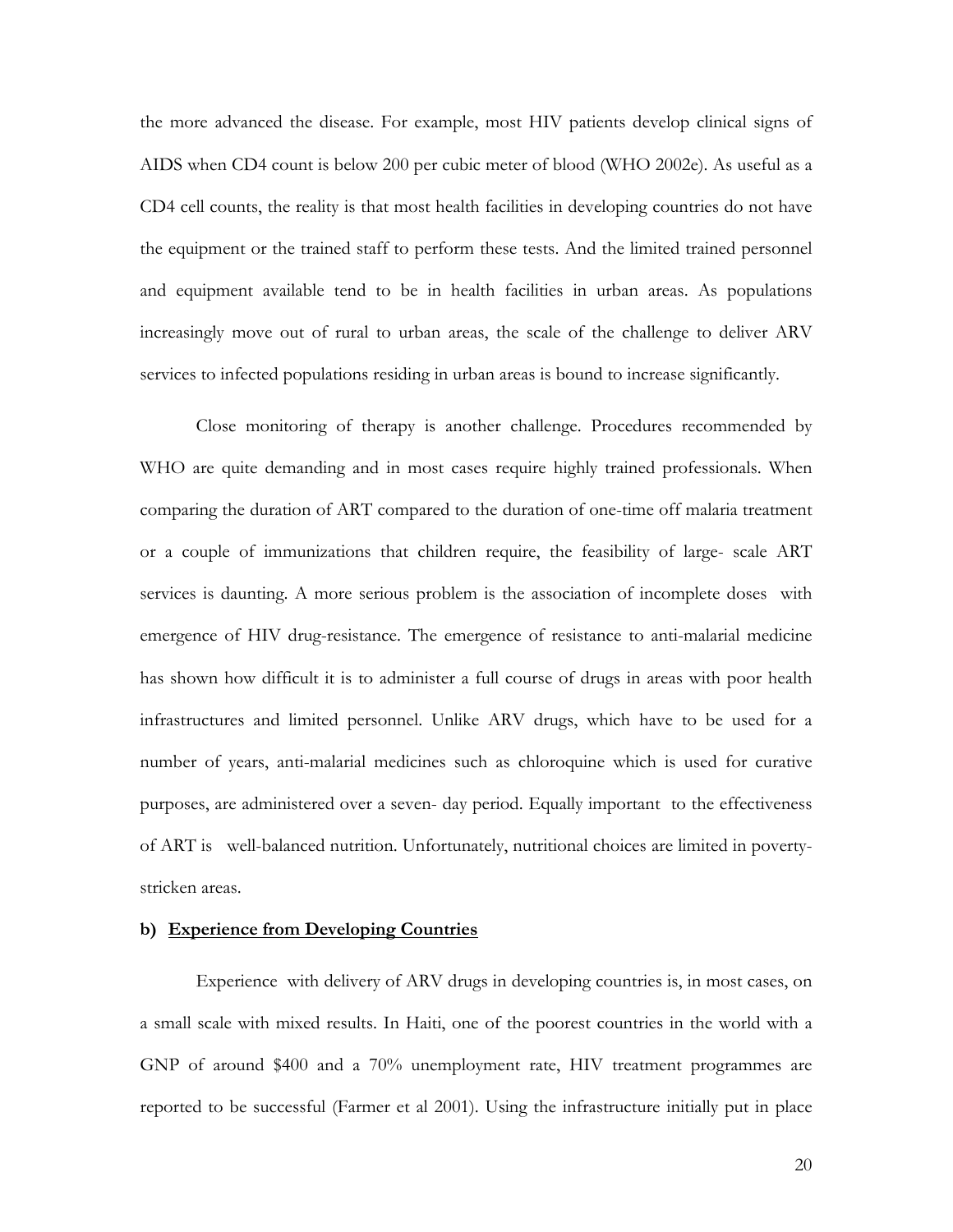for TB control, ARV drugs were administered under "direct observation" to 60 patients in the western part of the country. What is not clear from this study is the capacity of local health personnel to deliver ART services without significant external support and on a largescale basis. For example, social support such as children's school fees, were used as incentives for parents to seek treatment at the clinic that is easily accessible by patients. Even though the authors of the study are convinced that such an initiative can be scaled up in other areas, they fail to provide specific suggestions as to how the expansion can be done on a large-scale and without substantial external support. On the other hand, the "directly observed treatment" offers a real opportunity to minimize the emergence of drug-resistance commonly associated with incomplete therapy. However, it is important to recognize that TB treatment is different from HIV treatment – the former lasts only 6-8 months whereas ART is an ongoing treatment.

In Brazil, a country known to have the largest and most successful ART programme, the challenges facing the national AIDS programme are political, financial and logistical. In 1996, the Ministry of Health in Brazil guaranteed every citizen living with HIV/AIDS to have free and universal access to ART (Brazil Ministry of Health 2001, Passarelli 2001). In November 1996, the President Fernandi Cardoso signed a law establishing free distribution of ARV drugs to people living with HIV/AIDS. Much of the success of the ART programme in Brazil is owed to mobilization of the society, in particular, representatives of people living with HIV/AIDS and religious organizations. The launch of the "free ARV drugs" policy in 1996 rose the reporting of AIDS cases in Brazil by 40% - suggesting that there was a significant underreporting of HIV/AIDS cases before 1996 (Galvao 2002).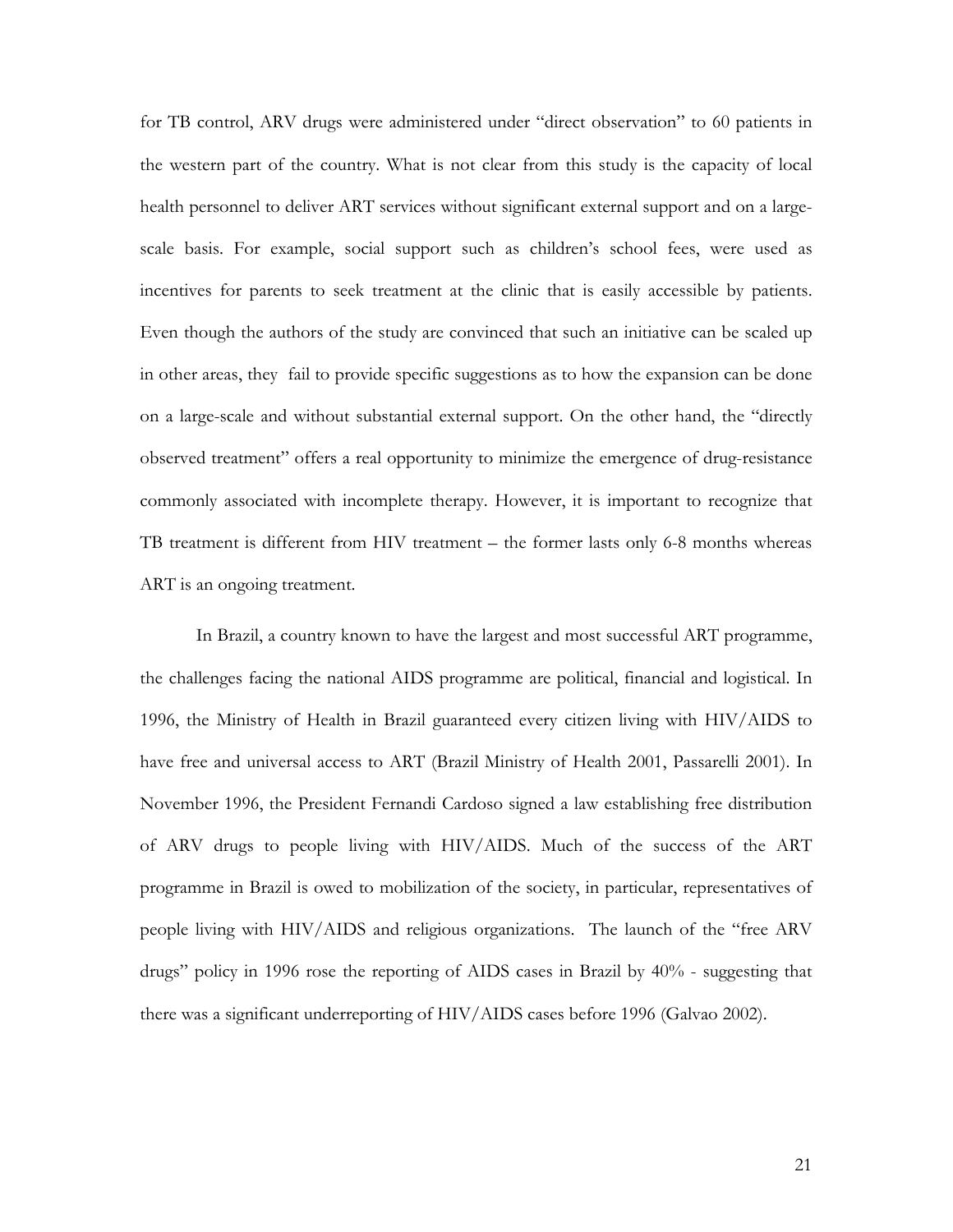While local manufacturers produce most ARV drugs, the majority of newer and expensive drugs are imported from abroad. Financing imported drugs remains a major challenge to ART services in Brazil and more recently has been a major cause of disputes on process and patents between the Brazilian government and international pharmaceutical companies (Galvao 2002). More than any other problem, the high cost of importing ARV drugs, is a threat to the feasibility and sustainability of the Brazilian HIV/AIDS programme. In 1999, 53% of ARVs, and81% of expenditures on them, were from international pharmaceutical companies. What sets Brazil apart from other developing countries is the capacity for local production of ARV drugs. In 2001, 63% of ARVs and 43% of expenditures were produced by local firms compared to 47% of ARVs, locally produced in 1999. By the end of 2001, Brazil was producing seven of the 13 ARVs used to treat HIV/AIDS patients in Brazil (Brazil Ministry of Health 2002).

Yet, most of developing countries affected with HIV/AIDS do not have the local drug production capacity that Brazil has – nor can they afford to pay for ART services for their citizens. Unique to the Brazilian story is the willingness of the country to challenge the international patenting laws. In 2001, the Brazilian government announced that it intended to break Roche's (one of the major international pharmaceutical companies) patent to produce *nelfinavir* locally. The argument of Brazil was that the government was spending 28% of the annual budget on this drug alone. A month later, Roche agreed to reduce the price of the drug and plans to break the patent were cancelled (Galvao 2002).

In a federated country the size of Brazil, logistics and strategic considerations of delivering ART services are considerable problems. At the launch of the program, the main logistical challenge was to develop a strategy that would both distribute and monitor ARVs through the public health system. Elements of the strategy included: (i) defining locations at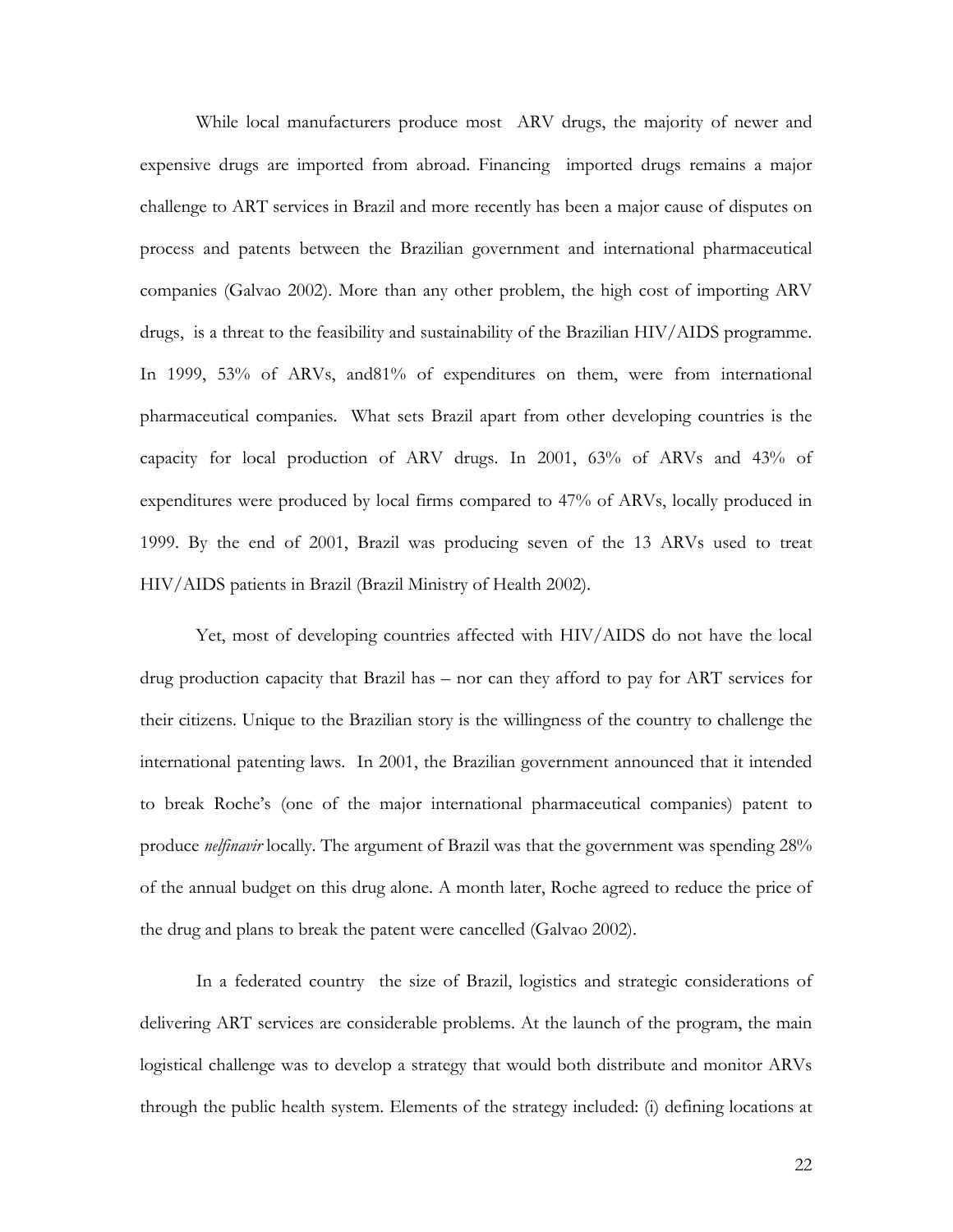which HIV/AIDS patients could receive ARV, (ii) creating a monitoring system to track the distribution of drugs and (iii) establishing a network of laboratories for clinical diagnosis. Today, there are 424 sites around Brazil – providing ART services and computerized systems to track the distribution of drugs. A good investment has gone into establishing good networks of public-financed laboratories for clinical tests. Data generated from these laboratories are computerized and sent via the Internet to the center (the National AIDS Programme). These networks, including computerized databases of patients' records and drugs, have played a major role in overcoming logistical challenges. To have such a wellconnected system of networks, a country needs sound and functional infrastructure. Although the Brazilian model could be hard to scale up in other parts of the world, the Brazilian experience has many lessons to offer to other countries.

#### **c) Summary**

Evidently, there are important challenges in delivering ARV drugs in developing countries. High cost of drugs, the need for sound infrastructure, and the need for highly trained personnel are some of the issues that need to be addressed for ART services to work effectively in developing countries. Studies in Senegal and Uganda had similar observations to those of Haiti and Brazil (Laurent et al 2002; Weidle et al 2002). The United Nations through the "Accelerating Access Initiative" is collaborating with a number of international pharmaceutical companies to reduce the cost of ARVs in developing country markets (WHO 2002a). Generic manufacturers in countries like Brazil and India offer significant price reductions in developing countries. Yet, at close to US \$1 per day for a first line ART regimen, the cost of ARV drugs is too high for most developing countries, given their current health expenditures (WHO 2002a). Whereas the challenge of financing ARV drugs can be fixed, weak infrastructure and limited human resources in administering ARVs are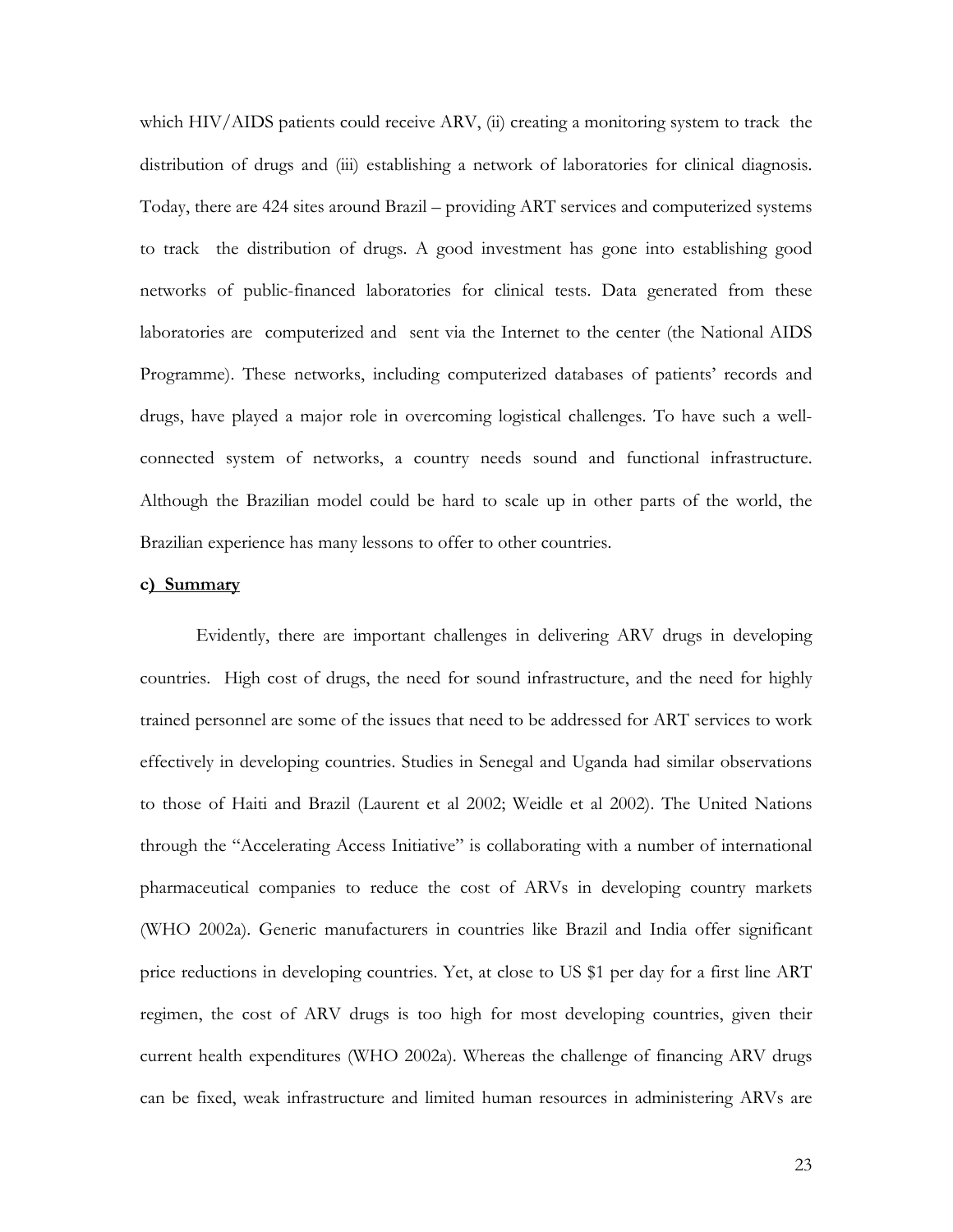bigger challenges facing most developing countries. The story of Brazil has lessons on how to address logistical challenges in a middle-income country. Scaling up of ART services would require an integrated "horizontal" mode of service delivery. However, most health systems in affected countries do not have the resources or the infrastructure to support ART. A key lesson from Brazil is the power of social mobilization – including representation of affected communities in government – to influence policy. Other lessons include the involvement of NGOs and increased public awareness of AIDS, similar to the story of decreased HIV/AIDS prevalence in Uganda.

# **d) Lessons from Immunization, DOTS and Onchocerciasis Programs: Implications for delivery of ART services.**

The scale of the challenge posed by HIV prevalence numbers in developing countries is vast. Yet, the available ARV drugs to prolong lives of those affected have specific regimens for different groups (children, pregnant women, patients with TB etc.) and the drugs require close and regular monitoring systems. With available ARV drugs there are issues to be addressed - the high cost of drugs, complexities of administering the drugs and poor infrastructure to support ART services. The discussion around vertical and horizontal might be too premature for ART services because the science behind ART therapy is still evolving – but lessons from immunization, onchocerciasis and TB programs offer insights on possible implications for the delivery of ART services.

 First, the nature and scale of the challenge of HIV/AIDS suggest that comprehensive health coverage is essential. To reach the people living with HIV/AIDS, an integrated mode of delivery seems to be the most sensible method. Such a program would allow scaling-up of ART and allow participation of beneficiaries in service delivery.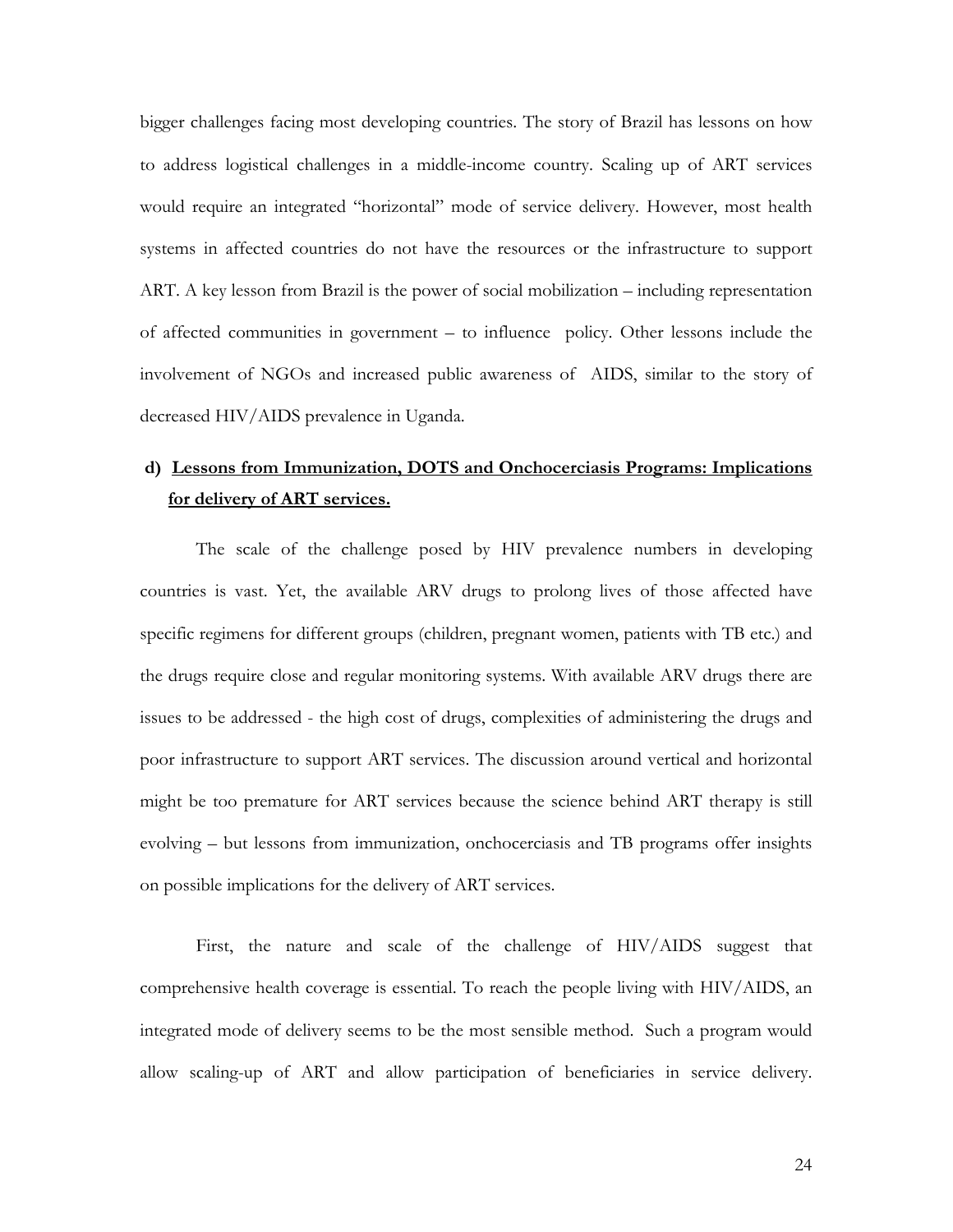However, given the complexities that come with administration of ARV drugs, highly trained personnel and well-equipped facilities are required. Experience from immunization and malaria programs suggest that an integrate 'horizontal' system may not be as effective as a vertical program – in particular serious side effects have to be monitored, as is the case for ART. The failure of malaria programs in developing countries and emergence of antimalarial resistance is largely due to failure of close monitoring of patients – to ensure appropriate completion of drug regimen. The idea of "direct observation" in TB control programs (DOTS) was to correct this problem.

For ART services to work effectively in developing countries, under the current WHO recommendations, a combination of horizontal and vertical programs is essential. National programs in Brazil and Uganda adopted the combination approach but focused mostly on urban areas. In both Brazil and Uganda, political commitment, social mobilization, involvement of NGOs, communication and citizens' participation in influencing policies were key in the reported success. Similar elements of success are found in polio eradication campaigns and APOC.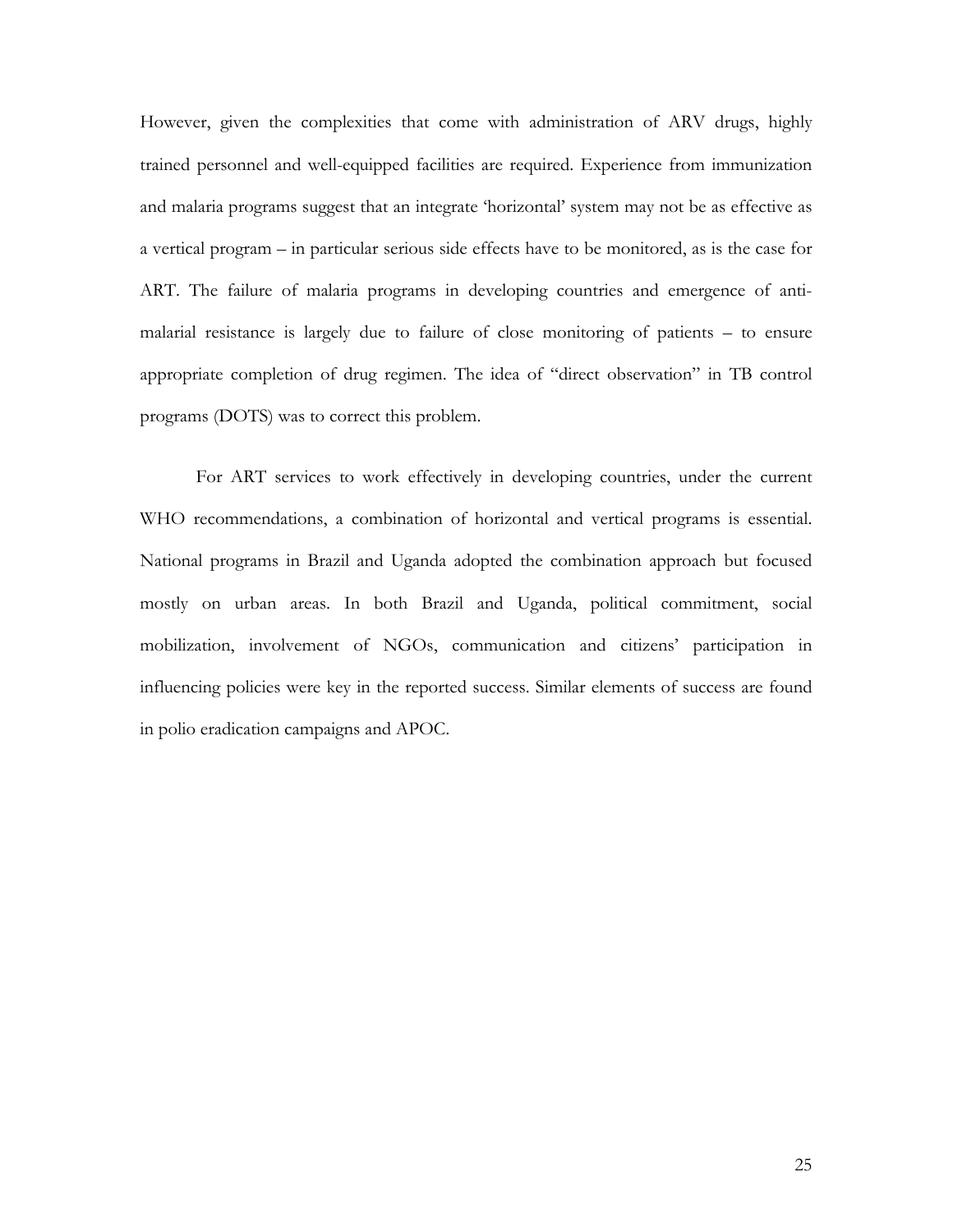# **References**

Banerji, D. 1984. Primary Health Care: selective or comprehensive?. World Health Forum 1984; 5 :312-315.

Blanks, J. et al. 1998. The Onchocerciasis Elimination Program of the Americas : A history of partnership. Pan. Am. J. Pub. Health 1998; 3 :367-374.

Borgdorff, M. et al.2002. Interventions to reduce tuberculosis mortality and transmission in low- and middle-income countries. Bulletin of the World Health Organization 2002; 80(3): 217-227.

BRAC 2002. Personal communication with Director of Operations.

Brazil Ministry of Health 2001. National AIDS drug policy. Brasilia: Coordenacao Nacional de DST e AIDS, Ministerio da Saude, 2002.

Cross, C. 1998. Partnerships between non governmental development organizations. Ann. Trop. Med. Parasitol. 1998; 92:S155-S156.

De Guerra, Macedo C. and B. Melgaard. 2000. The legacies of polio eradication. Bulletin of the World Health Organization, 2000; 78(3): 283-84.

Drameh, P. et al. 2002. Ten Years of NGDO action against river blindness. Working paper, 2002.

Etya'ale D. 1998. Mectizan as a stimulus for development of novel partnerships: the international organization's perspective. Ann. Trop. Med. Parasitol. 1998; 92:S155-S256.

Farmer P. et al. 2001. Community-based treatment of advanced HIV disease: introducing DOT-HAART (directly observed therapy with highly active antiretroviral therapy). Bull of WHO 2001;79:1145-51. Becker, Gary, Tomas.

Galvao, J. 2002. Access to antiretroviral drugs in Brazil. Lancet 2002;360:1862-65.

Farmer, P. et al. 2001. Community-based approaches to HIV treatment in resource-poor settings. Lancet 2001; 358:404-09.

Harries, A.D. et al. 2001. Preventing antiretroviral anarchy in sub-saharan Africa. Lancet 2001; 358:410-14.

Hull, H.F. and R.B. Aylward. 2001. Progress towards global polio eradication.Vaccine 2001; 19: 4378-4384.

John, T.J. 1976. Antibody response of infants in tropics to five doses of oral polio vaccine. British Medical Journal 1976; 1:812.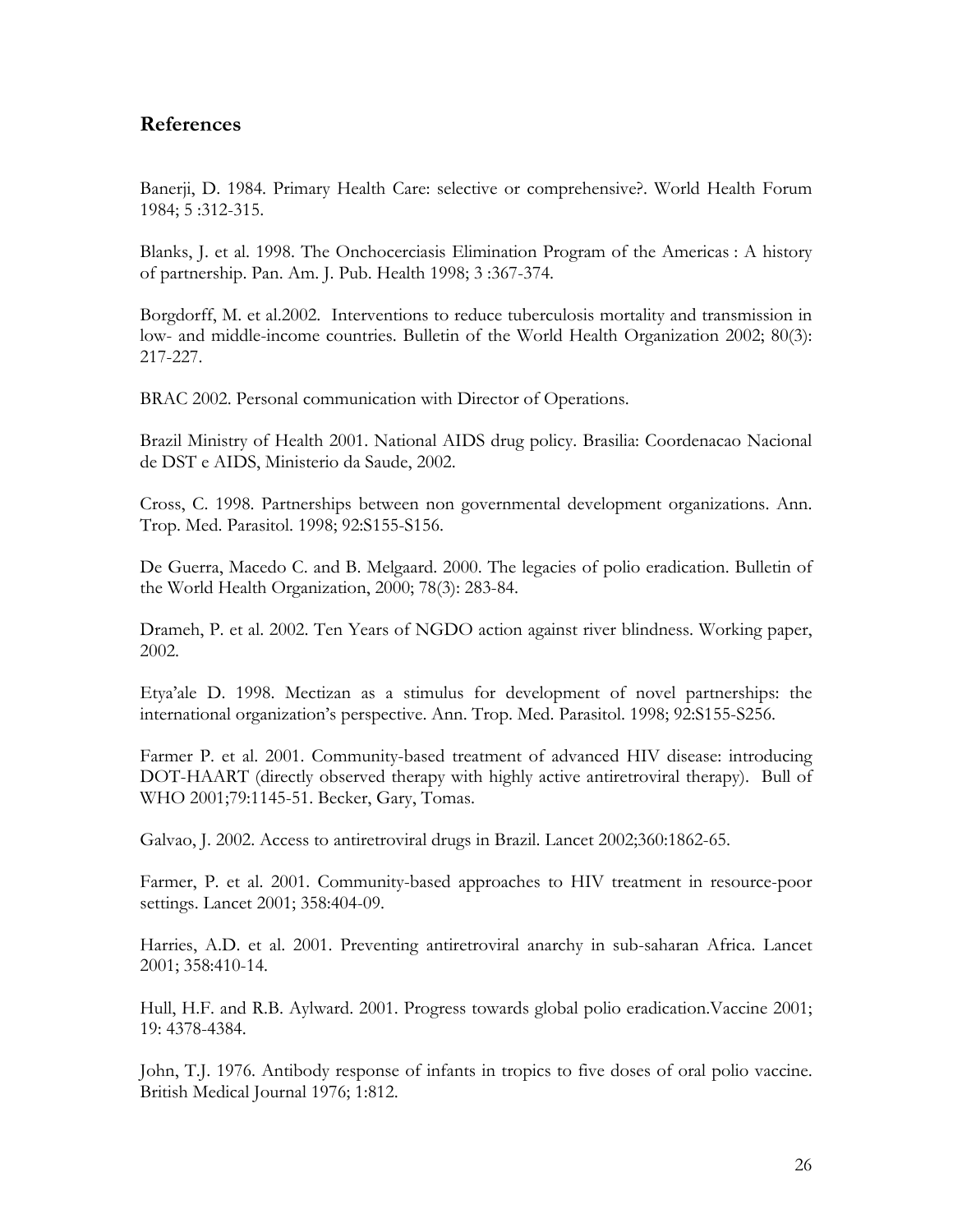Kim, A. and B. Benton. 1995. Cost-Benefit Analysis of the Onchocerciasis Control Program (OCP). World Bank Technical Paper Number 2828; 1995. Washington, D.C.

Kritski, A.L. and A. Ruffino-Netto. Health Sector Reform in Brazil: impact on tuberculosis control. Int. J. Tuberculosis. Lung Disease; 4(7):622-626.

Laurent, C. et al. 2002. The Senegalese government's highly active antiretroviral therapy initiative: an 18-month follow-up study. AIDS 2002; 16:1363-70.

Mogedal, S. and B. Stenson. 1999. Disease eradication: friend or foe to the health system? Synthesis report from field studies on the polio eradication initiative in Tanzania, Nepal and Lao PDR. Geneva, WHO, 1999 (unpublished document of November 1999, available on request from the Department of Vaccines and Biologicals, WHO, 1211 Geneva 27, Switzerland.

Pan American Health Organization. 1995. The impact of the Expanded Programme on Immunization and the Polio Eradication Initiative on health systems in the Americas. Final Report of the Taylor Commission. Washington, D.C, 1995.

Passarelli, C. 2001. As patentes e os remedios contra a AIDS: uma cronologia. Boletim ABIA 2001; 46: 8-9.

Patriarca, P.A., P.F. Wright, and T.J. John. 1991. Factors affecting the immunogenicity of oral poliovirus vaccine in developing countries:review. Review of Infectious Diseases 1991;1 2:926-39.

Philipson, Tomas and Rodrigo Soares. 2002. Growth and Mortality in Less Developed Nations.

Rifkin, S.B. and G. Walt. 1986. Why health improves: defining the issues concerning 'comprehensive primary health care' and 'selective primary health care'. Social Science Medicine 1986; 23(6):559-566.

Seketeli, A. 2002. APOC at mid-point : so far so good. Annals of Tropical Medicine & Parasitology 2002; 96(1): S3-S4.

Schreuder, B. and C. Kostermans. 2001. Global health strategies versus local primary health cdare priorities – a case study of national immunization days in Southern Africa. South African Medical Journal 2001; 91(3):249-254.

Weidle, P.J. et al. 2002. Assessment of a pilot antiretroviral drug therapy programme in Uganda: patients' response, survival, and drug resistance. Lancet 2002; 360:34-40.

WHO. 1978. Primary Health Care: report of the International conference on primary health care, Alma-Ata. 1978;Health for All series: number 1